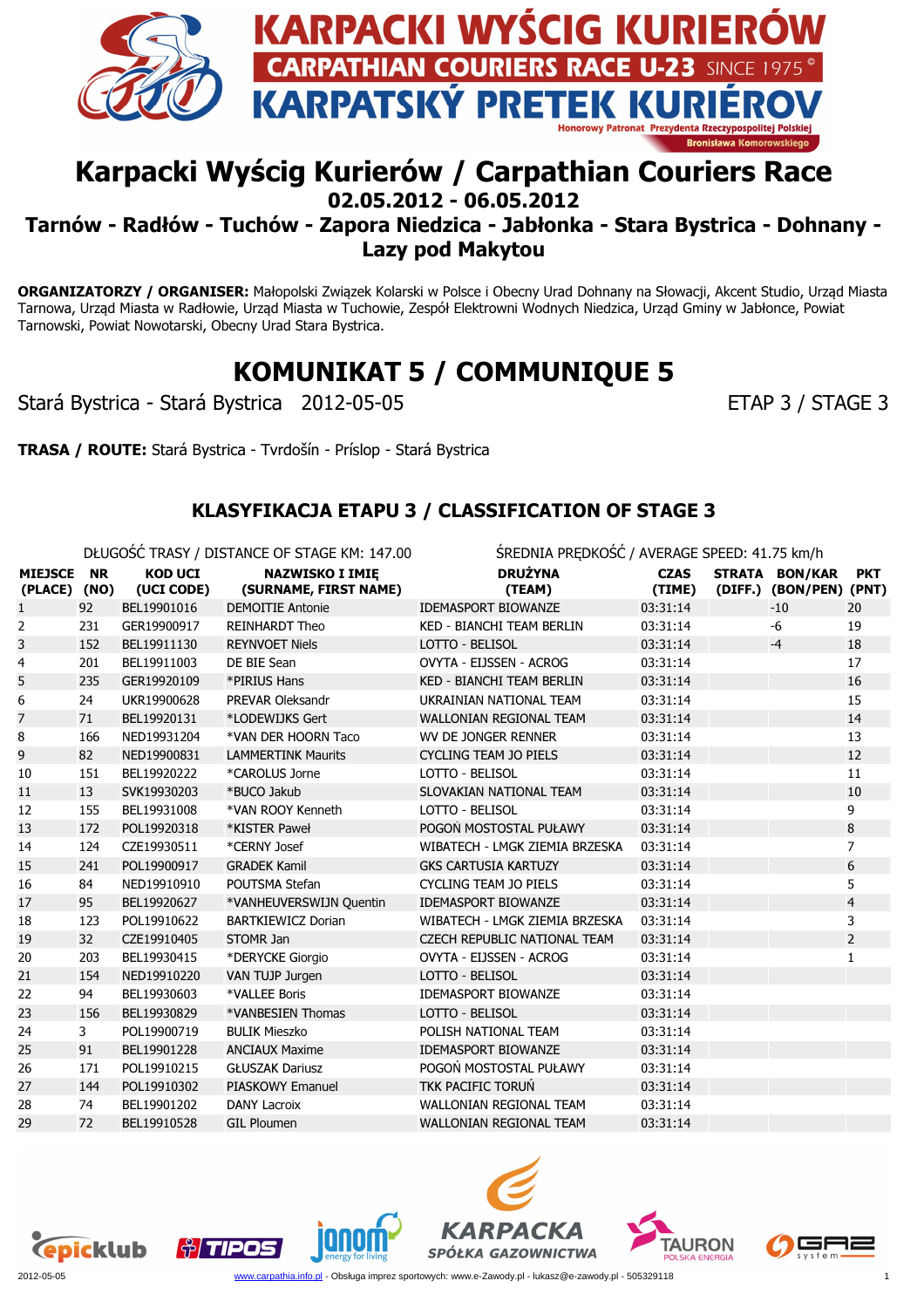

# **KARPACKI WYŚCIG KURIERÓW CARPATHIAN COURIERS RACE U-23 SINCE 1975<sup>°</sup> KARPATSKÝ PRETEK KURIÉRO** at Prezydenta Rzeczypospolitej Polskiej

**Bronisława Komorowskiego** 30 96 BEL19910410 DECHESNE Julien IDEMASPORT BIOWANZE 03:31:14 164 NED19930111 \*ROOSEN Timo WV DE JONGER RENNER 03:31:14 161 NED19920317 \*SANDERS Dajo WV DE JONGER RENNER 03:31:14 81 NED19900112 HAMELINK Jasper CYCLING TEAM JO PIELS 03:31:14 5 POL19920130 \*HABA Grzegorz POLISH NATIONAL TEAM 03:31:14 6 POL19900224 OWSIAN Łukasz POLISH NATIONAL TEAM 03:31:14 23 UKR19900223 POPOV Dmytro UKRAINIAN NATIONAL TEAM 03:31:14 192 GER19910420 WEIH Jonas MATRIX RACING TEAM 03:31:14 52 MDA19920929 \*RUSNAC Maxim MOLDOVIAN NATIONAL TEAM 03:31:14 4 POL19911207 WIŚNIOWSKI Łukasz POLISH NATIONAL TEAM 03:31:14 34 CZE19901024 DANACIK Tomas CZECH REPUBLIC NATIONAL TEAM 03:31:14 76 BEL19931205 \*CONVENS Louis WALLONIAN REGIONAL TEAM 03:31:14 75 BEL19930828 \*DELFOS Se WALLONIAN REGIONAL TEAM 03:31:14 14 SVK19930125 \*CHALUPCIK Jan SLOVAKIAN NATIONAL TEAM 03:31:14 163 NED19900521 MULDER Nick WV DE JONGER RENNER 03:31:14 73 BEL19930624 \*WARNIER Antonie WALLONIAN REGIONAL TEAM 03:31:14 2 POL19900226 MROŻEK Marcin POLISH NATIONAL TEAM 03:31:14 31 CZE19901230 NOVAK Jakub CZECH REPUBLIC NATIONAL TEAM 03:31:14 15 SVK19931129 \*MALIK Robert SLOVAKIAN NATIONAL TEAM 03:31:14 33 CZE19910405 STOMR Pavel CZECH REPUBLIC NATIONAL TEAM 03:31:14 223 POL19920229 \*ZATORSKI Konrad CHROBRY FELT GŁOGÓW 03:31:14 12 SVK19920725 \*SCHWABIK Johan SLOVAKIAN NATIONAL TEAM 03:31:14 202 BEL19900530 HELVEN Sander OVYTA - EIJSSEN - ACROG 03:31:14 153 BEL19921211 \*DESMECHT David LOTTO - BELISOL 03:31:14 44 BLR19920225 \*MALEI Ignat BELARUSIAN NATIONAL TEAM 03:31:14 26 UKR19900904 SOSNITSKYY Anatoliy UKRAINIAN NATIONAL TEAM 03:31:14 181 BUL19901101 YORDANOV Radostin NESSEBAR SHOCKBLAZE 03:31:14 205 BEL19920530 \*WYNANTS Nick OVYTA - EIJSSEN - ACROG 03:31:14 214 POL19910926 SOBIERAJ Przemysław WARMIA I MAZURY 03:31:14 175 POL19910808 WRĘGA Wojciech POGOŃ MOSTOSTAL PUŁAWY 03:31:14 122 POL19900107 MIGDOŁ Kamil WIBATECH - LMGK ZIEMIA BRZESKA 03:31:14 162 NED19900606 KNOPS Jorn WV DE JONGER RENNER 03:31:14 21 UKR19920408 \*BRATASHCHUK Andrii UKRAINIAN NATIONAL TEAM 03:31:14 222 POL19900121 DĄBROWSKI Franciszek CHROBRY FELT GŁOGÓW 03:31:14 35 CZE19930119 \*TUREK Daniel CZECH REPUBLIC NATIONAL TEAM 03:31:14 225 POL19930220 \*KRAKOWIAK Norbert CHROBRY FELT GŁOGÓW 03:31:14 121 POL19920312 \*FOLTYN Jakub WIBATECH - LMGK ZIEMIA BRZESKA 03:31:14 1 POL19900524 BERNAS Paweł POLISH NATIONAL TEAM 03:31:14 206 BEL19920512 \*VIAENE Jonas OVYTA - EIJSSEN - ACROG 03:31:14 232 GER19921016 \*SCKARBATH Denis KED - BIANCHI TEAM BERLIN 03:31:14 42 BLR19910301 SHAMSONAU Yauheni BELARUSIAN NATIONAL TEAM 03:31:14 65 POL19920706 \*KORDUS Adam MALOPOLSKA REGIONAL TEAM 03:31:30 +16 243 POL19921207 \*MŁYŃSKI Sebastian GKS CARTUSIA KARTUZY 03:31:30 +16 25 UKR19921022 \*SHUMILOV Sergii UKRAINIAN NATIONAL TEAM 03:31:40 +26 74 233 GER19920129 \*WOTSCHKE Sebastian KED - BIANCHI TEAM BERLIN 03:31:50 +36 45 BLR19920114 \*ZHAROVEN Mikita BELARUSIAN NATIONAL TEAM 03:31:14 85 NED19910519 NOLTEN Bram CYCLING TEAM JO PIELS 03:33:24 +2:10 234 GER19921205 \*ALBRECHT Jonas KED - BIANCHI TEAM BERLIN 03:33:32 +2:18 182 BUL19910916 STOENCHEV Valentin NESSEBAR SHOCKBLAZE 03:33:32 +2:18 22 UKR19910921 GOLOVASH Oleksandr UKRAINIAN NATIONAL TEAM 03:37:02 +5:48 11 SVK19910207 MACAK Matus SLOVAKIAN NATIONAL TEAM 03:37:02 +5:48 83 NED19910607 DE KORT Bram CYCLING TEAM JO PIELS 03:37:45 +6:31 43 BLR19930628 \*AHIYEVICH Aleh BELARUSIAN NATIONAL TEAM 03:37:45 +6:31









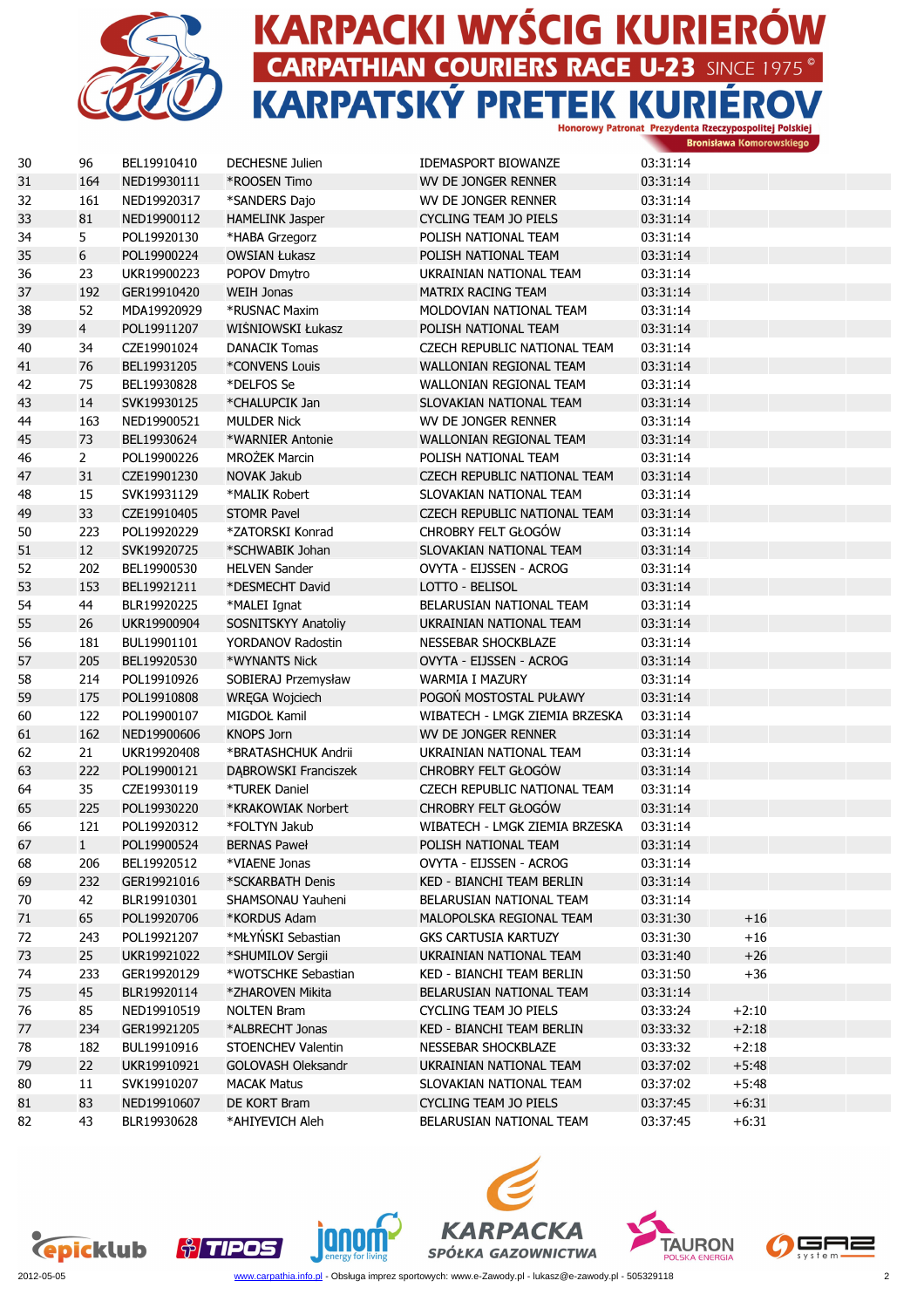

|     |     |             |                           |                                  |            | <b>DIVIIIMAMA KUIIIUIUWSKIEYU</b> |  |
|-----|-----|-------------|---------------------------|----------------------------------|------------|-----------------------------------|--|
| 83  | 204 | BEL19910427 | <b>VANDENBUSSHE Jens</b>  | OVYTA - EIJSSEN - ACROG          | 03:37:45   | $+6:31$                           |  |
| 84  | 142 | POL19920212 | *KADRZYŃSKI Michał        | TKK PACIFIC TORUN                | 03:37:45   | $+6:31$                           |  |
| 85  | 62  | POL19900120 | <b>MALEJKA Michał</b>     | MALOPOLSKA REGIONAL TEAM         | 03:37:45   | $+6:31$                           |  |
| 86  | 236 | GER19930119 | *SCHLENKRICH Burkhard     | <b>KED - BIANCHI TEAM BERLIN</b> | 03:37:45   | $+6:31$                           |  |
| 87  | 53  | MDA19920327 | *VRABII Andrei            | MOLDOVIAN NATIONAL TEAM          | 03:37:45   | $+6:31$                           |  |
| 88  | 174 | POL19910321 | <b>KIRPSZA Jacek</b>      | POGOŃ MOSTOSTAL PUŁAWY           | 03:37:45   | $+6:31$                           |  |
| 89  | 211 | RUS19910504 | <b>BELKIN Vladimir</b>    | <b>WARMIA I MAZURY</b>           | 03:37:45   | $+6:31$                           |  |
| 90  | 213 | POL19900805 | <b>KLIMCZYK Dawid</b>     | <b>WARMIA I MAZURY</b>           | 03:37:45   | $+6:31$                           |  |
| 91  | 212 | POL19900808 | <b>KRZYWANIA Paweł</b>    | <b>WARMIA I MAZURY</b>           | 03:37:45   | $+6:31$                           |  |
| 92  | 173 | POL19920930 | *CZERKIES Michał          | POGOŃ MOSTOSTAL PUŁAWY           | 03:37:45   | $+6:31$                           |  |
| 93  | 86  | NED19910918 | <b>ROOSEN Sjors</b>       | <b>CYCLING TEAM JO PIELS</b>     | 03:37:45   | $+6:31$                           |  |
| 94  | 114 | SVK19930524 | *SPANIK Juraj             | <b>DUKLA TRENCIN TREK</b>        | 03:37:45   | $+6:31$                           |  |
| 95  | 16  | SVK19900907 | <b>WACHS Martin</b>       | SLOVAKIAN NATIONAL TEAM          | 03:37:45   | $+6:31$                           |  |
| 96  | 165 | NED19931120 | *SINT Nicolaas Tristan    | WV DE JONGER RENNER              | 03:37:45   | $+6:31$                           |  |
| 97  | 184 | BUL19930509 | *ROBOV Momchil            | <b>NESSEBAR SHOCKBLAZE</b>       | 03:37:45   | $+6:31$                           |  |
| 98  | 215 | POL19910511 | <b>GROCHOWSKI Bartosz</b> | <b>WARMIA I MAZURY</b>           | 03:37:45   | $+6:31$                           |  |
| 99  | 111 | SVK19921221 | *KOLAR Michael            | <b>DUKLA TRENCIN TREK</b>        | 03:37:45   | $+6:31$                           |  |
| 100 | 113 | SVK19920519 | *TARAGEL Filip            | <b>DUKLA TRENCIN TREK</b>        | 03:37:45   | $+6:31$                           |  |
| 101 | 115 | SVK19920818 | *BERES Stanislav          | <b>DUKLA TRENCIN TREK</b>        | 03:37:45   | $+6:31$                           |  |
| 102 | 112 | SVK19930519 | *HABERA Michal            | <b>DUKLA TRENCIN TREK</b>        | 03:37:45   | $+6:31$                           |  |
| 103 | 194 | GER19900624 | <b>SCHLICHTING Tim</b>    | <b>MATRIX RACING TEAM</b>        | 03:42:12   | $+10:58$                          |  |
| 104 | 93  | BEL19911028 | DE WORTELAER Serge        | <b>IDEMASPORT BIOWANZE</b>       | 03:42:12   | $+10:58$                          |  |
|     | 66  | POL19910802 | <b>PAKUŁA Mateusz</b>     | MALOPOLSKA REGIONAL TEAM         | <b>DNF</b> |                                   |  |
|     | 244 | POL19930404 | *SAMOL Paweł              | <b>GKS CARTUSIA KARTUZY</b>      | <b>DNF</b> |                                   |  |
|     |     |             |                           |                                  |            |                                   |  |

### ZAWODNICY / RIDERS WYSTARTOWAŁO / STARTING 106 UKOŃCZYŁO / FINISHING 104 POZA LIMITEM / OUT OF TIME LIMITS 0 ZDYSKWALIFIKOWANO / DISQUALIFICATE 0

# KLASYFIKACJA ETAPU 3 - PONIŻEJ 21 / CLASSIFICATION OF STAGE 3 - RIDERS U21

#### DŁUGOŚĆ TRASY / DISTANCE OF STAGE KM: 147.00 ŚREDNIA PRĘDKOŚĆ / AVERAGE SPEED: 41.75 km/h

| <b>MIEJSCE</b><br>(PLACE) | <b>NR</b><br>(NO) | <b>KOD UCI</b><br>(UCI CODE) | <b>NAZWISKO I IMIE</b><br>(SURNAME, FIRST NAME) | <b>DRUŻYNA</b><br>(TEAM)       | <b>CZAS</b><br>(TIME) | STRATA BON/KAR<br>(DIFF.) (BON/PEN) |
|---------------------------|-------------------|------------------------------|-------------------------------------------------|--------------------------------|-----------------------|-------------------------------------|
| 1                         | 235               | GER19920109                  | PIRIUS Hans                                     | KED - BIANCHI TEAM BERLIN      | 03:31:14              |                                     |
| 2                         | 71                | BEL19920131                  | LODEWIJKS Gert                                  | WALLONIAN REGIONAL TEAM        | 03:31:14              |                                     |
| 3                         | 166               | NED19931204                  | VAN DER HOORN Taco                              | WV DE JONGER RENNER            | 03:31:14              |                                     |
| 4                         | 151               | BEL19920222                  | <b>CAROLUS Jorne</b>                            | LOTTO - BELISOL                | 03:31:14              |                                     |
| 5                         | 13                | SVK19930203                  | <b>BUCO Jakub</b>                               | SLOVAKIAN NATIONAL TEAM        | 03:31:14              |                                     |
| 6                         | 155               | BEL19931008                  | VAN ROOY Kenneth                                | LOTTO - BELISOL                | 03:31:14              |                                     |
| 7                         | 172               | POL19920318                  | KISTER Paweł                                    | POGOŃ MOSTOSTAL PUŁAWY         | 03:31:14              |                                     |
| 8                         | 124               | CZE19930511                  | <b>CERNY Josef</b>                              | WIBATECH - LMGK ZIEMIA BRZESKA | 03:31:14              |                                     |
| 9                         | 95                | BEL19920627                  | <b>VANHEUVERSWIJN Quentin</b>                   | <b>IDEMASPORT BIOWANZE</b>     | 03:31:14              |                                     |
| 10                        | 203               | BEL19930415                  | <b>DERYCKE Giorgio</b>                          | OVYTA - ELISSEN - ACROG        | 03:31:14              |                                     |
| 11                        | 94                | BEL19930603                  | <b>VALLEE Boris</b>                             | <b>IDEMASPORT BIOWANZE</b>     | 03:31:14              |                                     |
| 12                        | 156               | BEL19930829                  | <b>VANBESIEN Thomas</b>                         | LOTTO - BELISOL                | 03:31:14              |                                     |
| 13                        | 164               | NED19930111                  | ROOSEN Timo                                     | WV DE JONGER RENNER            | 03:31:14              |                                     |
| 14                        | 161               | NED19920317                  | SANDERS Dajo                                    | WV DE JONGER RENNER            | 03:31:14              |                                     |









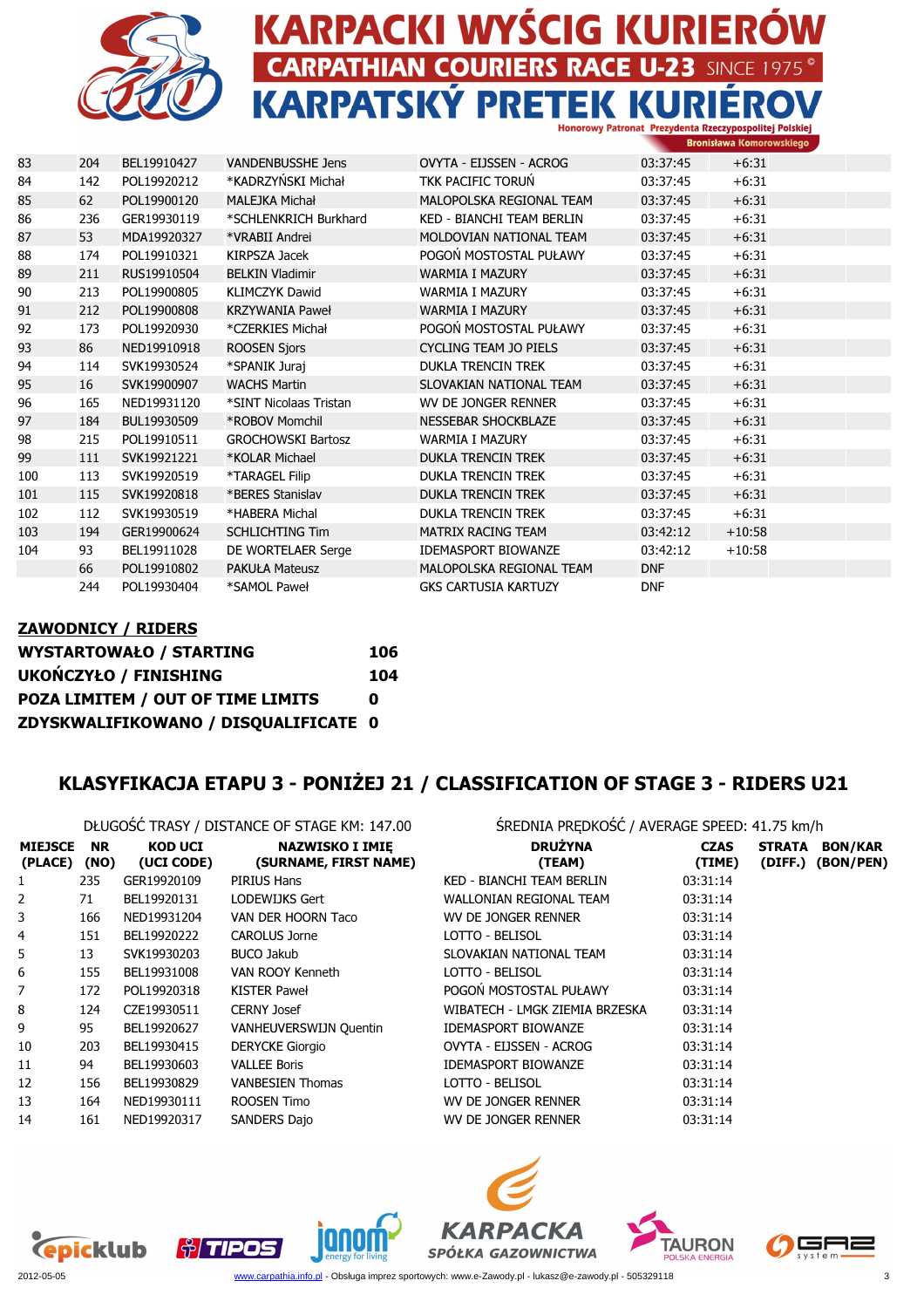

**Bronisława Komorowskiego** 

| 15 | 5   | POL19920130 | <b>HABA Grzegorz</b>         | POLISH NATIONAL TEAM             | 03:31:14 |         |
|----|-----|-------------|------------------------------|----------------------------------|----------|---------|
| 16 | 52  | MDA19920929 | <b>RUSNAC Maxim</b>          | MOLDOVIAN NATIONAL TEAM          | 03:31:14 |         |
| 17 | 76  | BEL19931205 | <b>CONVENS Louis</b>         | <b>WALLONIAN REGIONAL TEAM</b>   | 03:31:14 |         |
| 18 | 75  | BEL19930828 | <b>DELFOS Se</b>             | <b>WALLONIAN REGIONAL TEAM</b>   | 03:31:14 |         |
| 19 | 14  | SVK19930125 | CHALUPCIK Jan                | SLOVAKIAN NATIONAL TEAM          | 03:31:14 |         |
| 20 | 73  | BEL19930624 | <b>WARNIER Antonie</b>       | WALLONIAN REGIONAL TEAM          | 03:31:14 |         |
| 21 | 15  | SVK19931129 | <b>MALIK Robert</b>          | SLOVAKIAN NATIONAL TEAM          | 03:31:14 |         |
| 22 | 223 | POL19920229 | ZATORSKI Konrad              | <b>CHROBRY FELT GŁOGÓW</b>       | 03:31:14 |         |
| 23 | 12  | SVK19920725 | SCHWABIK Johan               | SLOVAKIAN NATIONAL TEAM          | 03:31:14 |         |
| 24 | 153 | BEL19921211 | <b>DESMECHT David</b>        | LOTTO - BELISOL                  | 03:31:14 |         |
| 25 | 44  | BLR19920225 | MALEI Ignat                  | BELARUSIAN NATIONAL TEAM         | 03:31:14 |         |
| 26 | 205 | BEL19920530 | <b>WYNANTS Nick</b>          | OVYTA - EIJSSEN - ACROG          | 03:31:14 |         |
| 27 | 21  | UKR19920408 | <b>BRATASHCHUK Andrii</b>    | UKRAINIAN NATIONAL TEAM          | 03:31:14 |         |
| 28 | 35  | CZE19930119 | <b>TUREK Daniel</b>          | CZECH REPUBLIC NATIONAL TEAM     | 03:31:14 |         |
| 29 | 225 | POL19930220 | <b>KRAKOWIAK Norbert</b>     | CHROBRY FELT GŁOGÓW              | 03:31:14 |         |
| 30 | 121 | POL19920312 | FOLTYN Jakub                 | WIBATECH - LMGK ZIEMIA BRZESKA   | 03:31:14 |         |
| 31 | 206 | BEL19920512 | <b>VIAENE Jonas</b>          | OVYTA - EIJSSEN - ACROG          | 03:31:14 |         |
| 32 | 232 | GER19921016 | <b>SCKARBATH Denis</b>       | <b>KED - BIANCHI TEAM BERLIN</b> | 03:31:14 |         |
| 33 | 65  | POL19920706 | <b>KORDUS Adam</b>           | MALOPOLSKA REGIONAL TEAM         | 03:31:30 | $+16$   |
| 34 | 243 | POL19921207 | MŁYŃSKI Sebastian            | <b>GKS CARTUSIA KARTUZY</b>      | 03:31:30 | $+16$   |
| 35 | 25  | UKR19921022 | SHUMILOV Sergii              | UKRAINIAN NATIONAL TEAM          | 03:31:40 | $+26$   |
| 36 | 233 | GER19920129 | <b>WOTSCHKE Sebastian</b>    | <b>KED - BIANCHI TEAM BERLIN</b> | 03:31:50 | $+36$   |
| 37 | 45  | BLR19920114 | <b>ZHAROVEN Mikita</b>       | BELARUSIAN NATIONAL TEAM         | 03:31:14 |         |
| 38 | 234 | GER19921205 | <b>ALBRECHT Jonas</b>        | <b>KED - BIANCHI TEAM BERLIN</b> | 03:33:32 | $+2:18$ |
| 39 | 43  | BLR19930628 | <b>AHIYEVICH Aleh</b>        | BELARUSIAN NATIONAL TEAM         | 03:37:45 | $+6:31$ |
| 40 | 142 | POL19920212 | KADRZYŃSKI Michał            | TKK PACIFIC TORUŃ                | 03:37:45 | $+6:31$ |
| 41 | 236 | GER19930119 | <b>SCHLENKRICH Burkhard</b>  | <b>KED - BIANCHI TEAM BERLIN</b> | 03:37:45 | $+6:31$ |
| 42 | 53  | MDA19920327 | <b>VRABII Andrei</b>         | MOLDOVIAN NATIONAL TEAM          | 03:37:45 | $+6:31$ |
| 43 | 173 | POL19920930 | <b>CZERKIES Michał</b>       | POGOŃ MOSTOSTAL PUŁAWY           | 03:37:45 | $+6:31$ |
| 44 | 114 | SVK19930524 | SPANIK Juraj                 | <b>DUKLA TRENCIN TREK</b>        | 03:37:45 | $+6:31$ |
| 45 | 165 | NED19931120 | <b>SINT Nicolaas Tristan</b> | WV DE JONGER RENNER              | 03:37:45 | $+6:31$ |
| 46 | 184 | BUL19930509 | <b>ROBOV Momchil</b>         | <b>NESSEBAR SHOCKBLAZE</b>       | 03:37:45 | $+6:31$ |
| 47 | 111 | SVK19921221 | <b>KOLAR Michael</b>         | <b>DUKLA TRENCIN TREK</b>        | 03:37:45 | $+6:31$ |
| 48 | 113 | SVK19920519 | <b>TARAGEL Filip</b>         | <b>DUKLA TRENCIN TREK</b>        | 03:37:45 | $+6:31$ |
| 49 | 115 | SVK19920818 | <b>BERES Stanislav</b>       | <b>DUKLA TRENCIN TREK</b>        | 03:37:45 | $+6:31$ |
| 50 | 112 | SVK19930519 | <b>HABERA Michal</b>         | <b>DUKLA TRENCIN TREK</b>        | 03:37:45 | $+6:31$ |
|    |     |             |                              |                                  |          |         |

# KLASYFIKACJA DRUŻYNOWA ETAPU 3 / TEAM CLASSIFICATION OF STAGE 3

| <b>MIEJSCE</b><br>(PLACE) | KOD UCI<br>(UCI CODE) | <b>DRUŻYNA</b><br>(TEAM)       | <b>KRAJ</b><br>(COUNTRY) | <b>CZAS</b><br>(TIME) | <b>STRATA</b><br>(DIFF.) |
|---------------------------|-----------------------|--------------------------------|--------------------------|-----------------------|--------------------------|
| 1                         | <b>PCW</b>            | LOTTO - BELISOL                | <b>BEL</b>               | 10:33:42              |                          |
| 2                         | IDI                   | <b>IDEMASPORT BIOWANZE</b>     | <b>BEL</b>               | 10:33:42              |                          |
| 3                         | <b>CIP</b>            | <b>CYCLING TEAM JO PIELS</b>   | NED.                     | 10:33:42              |                          |
| 4                         | <b>WAL</b>            | WALLONIAN REGIONAL TEAM        | <b>BEL</b>               | 10:33:42              |                          |
| 5                         | <b>WVJ</b>            | WV DE JONGER RENNER            | NED.                     | 10:33:42              |                          |
| 6                         | <b>KED</b>            | KED - BIANCHI TEAM BERLIN      | <b>GER</b>               | 10:33:42              |                          |
| 7                         | <b>OEA</b>            | OVYTA - EIJSSEN - ACROG        | <b>BEL</b>               | 10:33:42              |                          |
| 8                         | WIB                   | WIBATECH - LMGK ZIEMIA BRZESKA | <b>POL</b>               | 10:33:42              |                          |
| 9                         | <b>POL</b>            | POLISH NATIONAL TEAM           | <b>POL</b>               | 10:33:42              |                          |
| 10                        | <b>UKR</b>            | UKRAINIAN NATIONAL TFAM        | <b>UKR</b>               | 10:33:42              |                          |
| 11                        | <b>AKT</b>            | POGOŃ MOSTOSTAL PUŁAWY         | <b>POL</b>               | 10:33:42              |                          |
| 12                        | <b>SVK</b>            | SLOVAKIAN NATIONAL TEAM        | <b>SVK</b>               | 10:33:42              |                          |









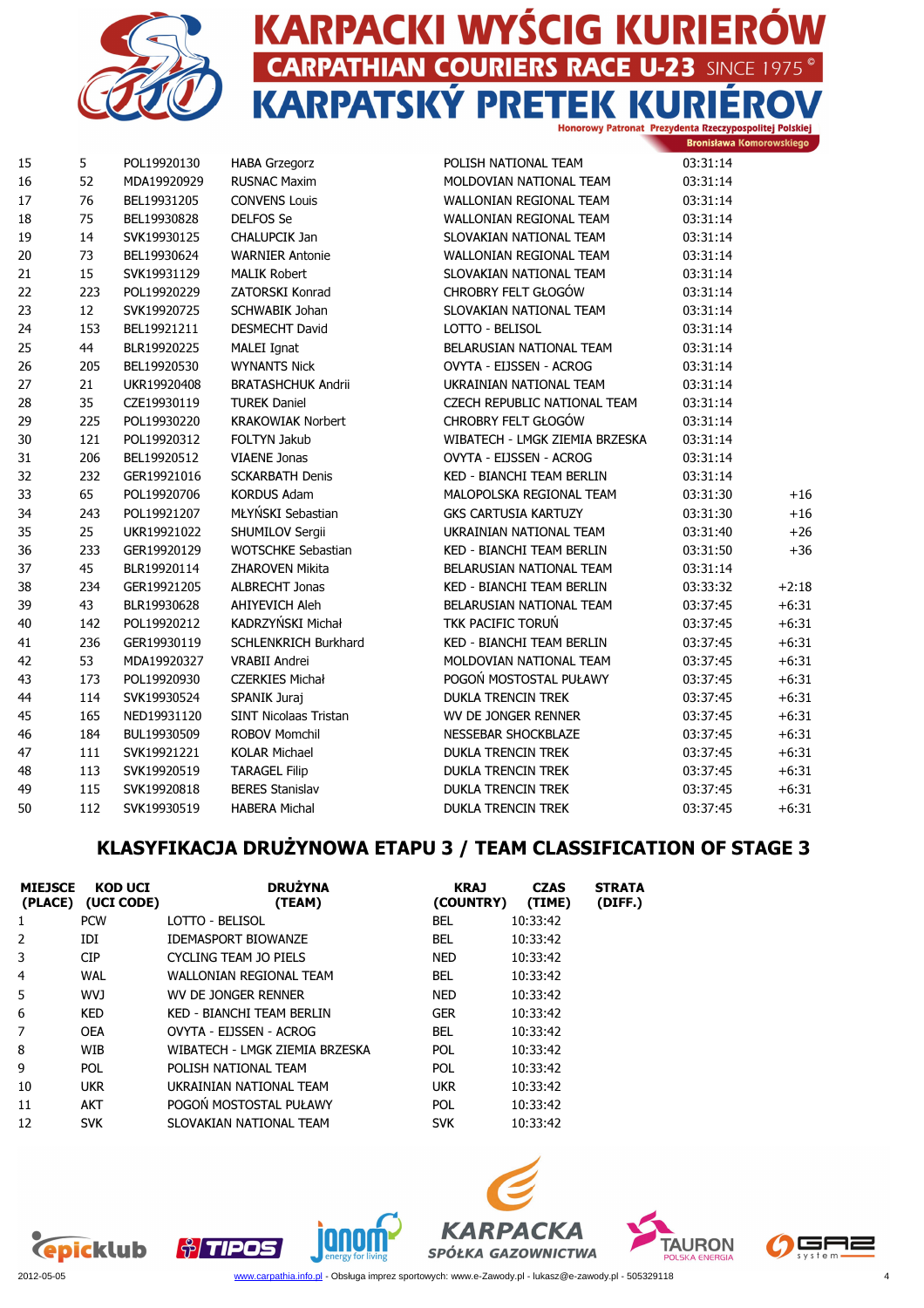

**Bronisława Komorowskiego** 

| 13 | CZE        | CZECH REPUBLIC NATIONAL TEAM | <b>CZE</b> | 10:33:42 |          |
|----|------------|------------------------------|------------|----------|----------|
| 14 | <b>CHR</b> | <b>CHROBRY FELT GŁOGÓW</b>   | <b>POL</b> | 10:33:42 |          |
| 15 | <b>BLR</b> | BELARUSIAN NATIONAL TEAM     | <b>BLR</b> | 10:33:42 |          |
| 16 | <b>NES</b> | NESSEBAR SHOCKBLAZE          | <b>BUL</b> | 10:42:31 | $+8:49$  |
| 17 | <b>WIM</b> | <b>WARMIA I MAZURY</b>       | POL        | 10:46:44 | $+13:02$ |
| 18 | <b>DUK</b> | <b>DUKLA TRENCIN TREK</b>    | <b>SVK</b> | 10:53:15 | $+19:33$ |

# GÓRSKIE PREMIE NA ETAPIE 3 / MOUNTAIN PREMIUM ON STAGE 3

|                           | 15 KM KAT: 1 Brišovka            |                                                 |                                |               |                                     |
|---------------------------|----------------------------------|-------------------------------------------------|--------------------------------|---------------|-------------------------------------|
| <b>MIEJSCE</b><br>(PLACE) | <b>NUMER</b><br>(NUMBER)         | <b>NAZWISKO I IMIE</b><br>(SURNAME, FIRST NAME) | <b>DRUŻYNA</b><br>(TEAM)       | <b>PKT</b>    | <b>BON/KAR</b><br>(POINT) (BON/PEN) |
| 1                         | 112                              | Michal Habera                                   | <b>DUKLA TRENCIN TREK</b>      | 3             | 0 <sub>s</sub>                      |
| 2                         | 153                              | David Desmecht                                  | LOTTO - BELISOL                | 2             | 0 <sub>s</sub>                      |
| 3                         | 234                              | Jonas Albrecht                                  | KED - BIANCHI TEAM BERLIN      |               | 0 <sub>s</sub>                      |
|                           | 90 KM KAT: 1 Príslop             |                                                 |                                |               |                                     |
| <b>MIEJSCE</b><br>(PLACE) | <b>NUMER</b><br>(NUMBER)         | <b>NAZWISKO I IMIE</b><br>(SURNAME, FIRST NAME) | <b>DRUŻYNA</b><br>(TEAM)       | <b>PKT</b>    | <b>BON/KAR</b><br>(POINT) (BON/PEN) |
| 1                         | 22                               | Oleksandr Golovash                              | UKRAINIAN NATIONAL TEAM        | 3             | 0 <sub>s</sub>                      |
|                           | 124                              | Josef Cerny                                     | WIBATECH - LMGK ZIEMIA BRZESKA | $\mathcal{P}$ | 0 <sub>s</sub>                      |
| 3                         | 44                               | Ignat Malei                                     | BELARUSIAN NATIONAL TEAM       |               | $0s$ .                              |
|                           | 132 KM KAT: 1 Brišovka           |                                                 |                                |               |                                     |
| <b>MIEJSCE</b>            | <b>NUMER</b><br>(PLACE) (NUMBER) | <b>NAZWISKO I IMIE</b><br>(SURNAME, FIRST NAME) | <b>DRUŻYNA</b><br>(TEAM)       | <b>PKT</b>    | <b>BON/KAR</b><br>(POINT) (BON/PEN) |
|                           | 124                              | Josef Cerny                                     | WIBATECH - LMGK ZIEMIA BRZESKA | 3             | 0 <sub>s</sub>                      |
|                           | 26                               | Anatoliy Sosnitskyy                             | UKRAINIAN NATIONAL TEAM        |               | 0 <sub>s</sub>                      |

3 91 Maxime Anciaux **IDEMASPORT BIOWANZE** 1 0 s.

### LOTNE PREMIE NA ETAPIE 3 / INTERMEDIATE SPRINTS ON STAGE 3

|                           | 63 KM KAT: 1 Tvrdošín    |                                                 |                              |                       |                                     |
|---------------------------|--------------------------|-------------------------------------------------|------------------------------|-----------------------|-------------------------------------|
| <b>MIEJSCE</b><br>(PLACE) | <b>NUMER</b><br>(NUMBER) | <b>NAZWISKO I IMIE</b><br>(SURNAME, FIRST NAME) | <b>DRUŻYNA</b><br>(TEAM)     | <b>PKT</b><br>(POINT) | <b>BON/KAR</b><br>(BON/PEN)         |
| $\mathbf{1}$              | 203                      | Giorgio Derycke                                 | OVYTA - EIJSSEN - ACROG      |                       | $-3$ s.                             |
| $\overline{2}$            | 81                       | Jasper Hamelink                                 | <b>CYCLING TEAM JO PIELS</b> |                       | $-2$ s.                             |
| 3                         | 163                      | Nick Mulder                                     | WV DE JONGER RENNER          |                       | $-1$ s.                             |
|                           |                          | 87 KM KAT: 1 Oravský Podzámok                   |                              |                       |                                     |
| <b>MIEJSCE</b><br>(PLACE) | <b>NUMER</b><br>(NUMBER) | <b>NAZWISKO I IMIE</b><br>(SURNAME, FIRST NAME) | <b>DRUŻYNA</b><br>(TEAM)     | <b>PKT</b>            | <b>BON/KAR</b><br>(POINT) (BON/PEN) |
| 1                         | 22                       | Oleksandr Golovash                              | UKRAINIAN NATIONAL TEAM      | 3                     | $-3$ s.                             |
| $\overline{2}$            | 115                      | <b>Stanislav Beres</b>                          | <b>DUKLA TRENCIN TREK</b>    |                       | $-2$ s.                             |
| 3                         | 112                      | Michal Habera                                   | <b>DUKLA TRENCIN TREK</b>    |                       | $-1$ s.                             |









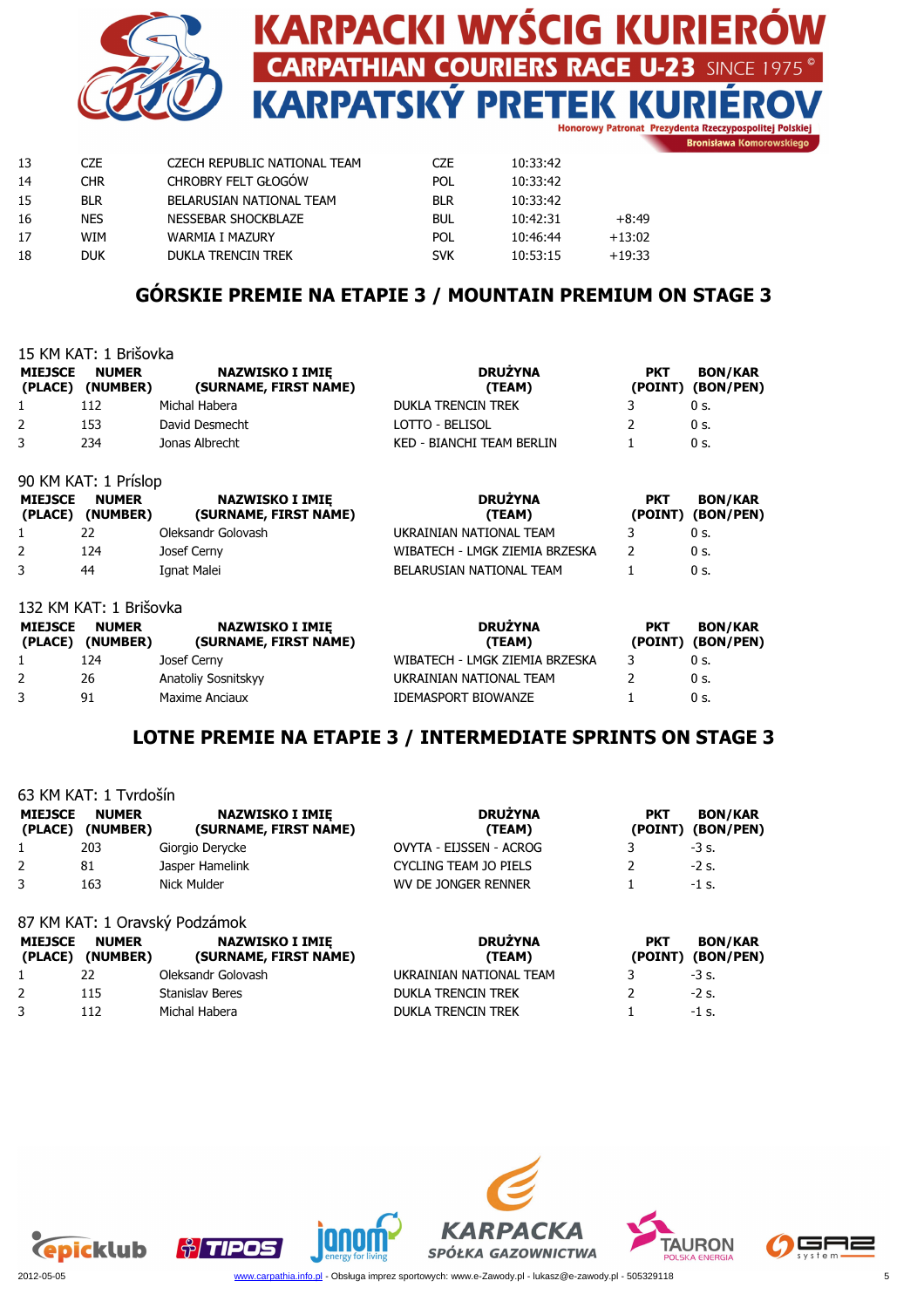

nat Prezydenta Rzeczypospolitej Polskiej **Bronisława Komorowskiego** 

|                           | 102 KM KAT: 1 Lokca      |                                                 |                          |            |                                     |  |  |
|---------------------------|--------------------------|-------------------------------------------------|--------------------------|------------|-------------------------------------|--|--|
| <b>MIEJSCE</b><br>(PLACE) | <b>NUMER</b><br>(NUMBER) | <b>NAZWISKO I IMIE</b><br>(SURNAME, FIRST NAME) | <b>DRUŻYNA</b><br>(TEAM) | <b>PKT</b> | <b>BON/KAR</b><br>(POINT) (BON/PEN) |  |  |
|                           | 22                       | Oleksandr Golovash                              | UKRAINIAN NATIONAL TEAM  |            | -3 s.                               |  |  |
|                           | 81                       | Jasper Hamelink                                 | CYCLING TEAM JO PIELS    |            | $-2$ s.                             |  |  |
|                           |                          | Paweł Bernas                                    | POLISH NATIONAL TEAM     |            | $-1$ s.                             |  |  |

### KLASYFIKACJA GENERALNA PO ETAPIE 3 / GENERAL CLASSIFICATION AFTER STAGE 3

DŁUGOŚĆ TRASY / DISTANCE OF STAGE KM: 401.00 ŚREDNIA PRĘDKOŚĆ / AVERAGE SPEED: 41.24 km/h

| <b>MIEJSCE</b><br>(PLACE) | <b>NR</b><br>(NO) | <b>KOD UCI</b><br>(UCI CODE) | <b>NAZWISKO I IMIĘ</b><br>(SURNAME, FIRST NAME) | <b>DRUŻYNA</b><br>(TEAM)         | <b>CZAS</b><br>(TIME) | <b>STRATA</b><br>(DIFF.) |
|---------------------------|-------------------|------------------------------|-------------------------------------------------|----------------------------------|-----------------------|--------------------------|
| 1                         | 82                | NED19900831                  | <b>LAMMERTINK Maurits</b>                       | <b>CYCLING TEAM JO PIELS</b>     | 09:43:29              |                          |
| $\overline{2}$            | 6                 | POL19900224                  | <b>OWSIAN Łukasz</b>                            | POLISH NATIONAL TEAM             | 09:43:36              | $+7$                     |
| 3                         | 31                | CZE19901230                  | NOVAK Jakub                                     | CZECH REPUBLIC NATIONAL TEAM     | 09:43:36              | $+7$                     |
| $\overline{4}$            | 81                | NED19900112                  | <b>HAMELINK Jasper</b>                          | <b>CYCLING TEAM JO PIELS</b>     | 09:43:40              | $+11$                    |
| 5                         | 155               | BEL19931008                  | *VAN ROOY Kenneth                               | LOTTO - BELISOL                  | 09:44:25              | $+56$                    |
| 6                         | 202               | BEL19900530                  | <b>HELVEN Sander</b>                            | OVYTA - EIJSSEN - ACROG          | 09:44:27              | $+58$                    |
| $\boldsymbol{7}$          | 92                | BEL19901016                  | <b>DEMOITIE Antonie</b>                         | <b>IDEMASPORT BIOWANZE</b>       | 09:44:54              | $+1:25$                  |
| 8                         | 152               | BEL19911130                  | <b>REYNVOET Niels</b>                           | LOTTO - BELISOL                  | 09:45:07              | $+1:38$                  |
| 9                         | 151               | BEL19920222                  | *CAROLUS Jorne                                  | LOTTO - BELISOL                  | 09:45:07              | $+1:38$                  |
| 10                        | 231               | GER19900917                  | <b>REINHARDT Theo</b>                           | <b>KED - BIANCHI TEAM BERLIN</b> | 09:45:09              | $+1:40$                  |
| 11                        | $\overline{2}$    | POL19900226                  | <b>MROŻEK Marcin</b>                            | POLISH NATIONAL TEAM             | 09:45:09              | $+1:40$                  |
| 12                        | $\mathbf{1}$      | POL19900524                  | <b>BERNAS Paweł</b>                             | POLISH NATIONAL TEAM             | 09:45:11              | $+1:42$                  |
| 13                        | 241               | POL19900917                  | <b>GRADEK Kamil</b>                             | <b>GKS CARTUSIA KARTUZY</b>      | 09:45:12              | $+1:43$                  |
| 14                        | 3                 | POL19900719                  | <b>BULIK Mieszko</b>                            | POLISH NATIONAL TEAM             | 09:45:13              | $+1:44$                  |
| 15                        | 84                | NED19910910                  | POUTSMA Stefan                                  | <b>CYCLING TEAM JO PIELS</b>     | 09:45:14              | $+1:45$                  |
| 16                        | 201               | BEL19911003                  | DE BIE Sean                                     | OVYTA - EIJSSEN - ACROG          | 09:45:15              | $+1:46$                  |
| 17                        | 71                | BEL19920131                  | *LODEWIJKS Gert                                 | WALLONIAN REGIONAL TEAM          | 09:45:15              | $+1:46$                  |
| 18                        | 24                | UKR19900628                  | PREVAR Oleksandr                                | UKRAINIAN NATIONAL TEAM          | 09:45:15              | $+1:46$                  |
| 19                        | 13                | SVK19930203                  | *BUCO Jakub                                     | SLOVAKIAN NATIONAL TEAM          | 09:45:15              | $+1:46$                  |
| 20                        | 95                | BEL19920627                  | *VANHEUVERSWIJN Quentin                         | <b>IDEMASPORT BIOWANZE</b>       | 09:45:15              | $+1:46$                  |
| 21                        | 75                | BEL19930828                  | *DELFOS Se                                      | WALLONIAN REGIONAL TEAM          | 09:45:15              | $+1:46$                  |
| 22                        | 124               | CZE19930511                  | *CERNY Josef                                    | WIBATECH - LMGK ZIEMIA BRZESKA   | 09:45:15              | $+1:46$                  |
| 23                        | 45                | BLR19920114                  | *ZHAROVEN Mikita                                | BELARUSIAN NATIONAL TEAM         | 09:45:15              | $+1:46$                  |
| 24                        | 235               | GER19920109                  | *PIRIUS Hans                                    | <b>KED - BIANCHI TEAM BERLIN</b> | 09:45:15              | $+1:46$                  |
| 25                        | 156               | BEL19930829                  | *VANBESIEN Thomas                               | LOTTO - BELISOL                  | 09:45:15              | $+1:46$                  |
| 26                        | 72                | BEL19910528                  | <b>GIL Ploumen</b>                              | WALLONIAN REGIONAL TEAM          | 09:45:15              | $+1:46$                  |
| 27                        | 76                | BEL19931205                  | *CONVENS Louis                                  | WALLONIAN REGIONAL TEAM          | 09:45:15              | $+1:46$                  |
| 28                        | 5                 | POL19920130                  | *HABA Grzegorz                                  | POLISH NATIONAL TEAM             | 09:45:15              | $+1:46$                  |
| 29                        | 33                | CZE19910405                  | <b>STOMR Pavel</b>                              | CZECH REPUBLIC NATIONAL TEAM     | 09:45:15              | $+1:46$                  |
| 30                        | 91                | BEL19901228                  | <b>ANCIAUX Maxime</b>                           | <b>IDEMASPORT BIOWANZE</b>       | 09:45:15              | $+1:46$                  |
| 31                        | 4                 | POL19911207                  | WIŚNIOWSKI Łukasz                               | POLISH NATIONAL TEAM             | 09:45:15              | $+1:46$                  |
| 32                        | 74                | BEL19901202                  | <b>DANY Lacroix</b>                             | WALLONIAN REGIONAL TEAM          | 09:45:15              | $+1:46$                  |
| 33                        | 171               | POL19910215                  | <b>GŁUSZAK Dariusz</b>                          | POGOŃ MOSTOSTAL PUŁAWY           | 09:45:15              | $+1:46$                  |
| 34                        | 121               | POL19920312                  | *FOLTYN Jakub                                   | WIBATECH - LMGK ZIEMIA BRZESKA   | 09:45:15              | $+1:46$                  |
| 35                        | 144               | POL19910302                  | <b>PIASKOWY Emanuel</b>                         | <b>TKK PACIFIC TORUŃ</b>         | 09:45:15              | $+1:46$                  |
| 36                        | 192               | GER19910420                  | <b>WEIH Jonas</b>                               | MATRIX RACING TEAM               | 09:45:15              | $+1:46$                  |
| 37                        | 12                | SVK19920725                  | *SCHWABIK Johan                                 | SLOVAKIAN NATIONAL TEAM          | 09:45:15              | $+1:46$                  |
| 38                        | 223               | POL19920229                  | *ZATORSKI Konrad                                | CHROBRY FELT GŁOGÓW              | 09:45:15              | $+1:46$                  |
| 39                        | 153               | BEL19921211                  | *DESMECHT David                                 | LOTTO - BELISOL                  | 09:45:15              | $+1:46$                  |
| 40                        | 205               | BEL19920530                  | *WYNANTS Nick                                   | OVYTA - EIJSSEN - ACROG          | 09:45:15              | $+1:46$                  |









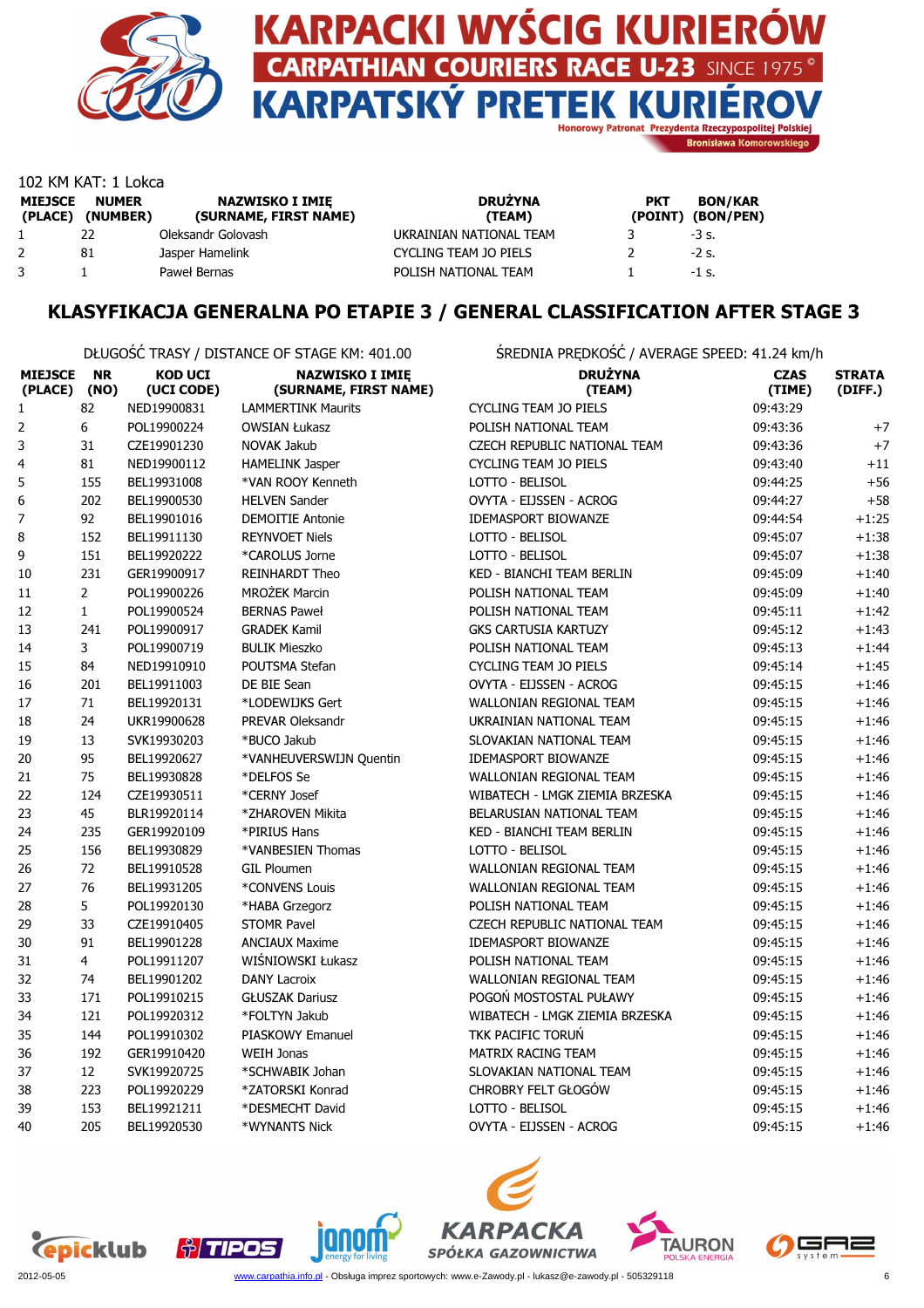

# **KARPACKI WYŚCIG KURIERÓW CARPATHIAN COURIERS RACE U-23 SINCE 1975<sup>°</sup> KARPATSKÝ PRETEK KURI** EI P.

rowy Patronat Prezydenta Rzeczypospolitej Polskiej Bronisława Komorowskiego

| 41     | 122 | POL19900107 | MIGDOŁ Kamil              | WIBATECH - LMGK ZIEMIA BRZESKA   | 09:45:15 | $+1:46$  |
|--------|-----|-------------|---------------------------|----------------------------------|----------|----------|
| 42     | 26  | UKR19900904 | SOSNITSKYY Anatoliy       | UKRAINIAN NATIONAL TEAM          | 09:45:15 | $+1:46$  |
| 43     | 175 | POL19910808 | <b>WREGA Wojciech</b>     | POGOŃ MOSTOSTAL PUŁAWY           | 09:45:15 | $+1:46$  |
| 44     | 181 | BUL19901101 | YORDANOV Radostin         | <b>NESSEBAR SHOCKBLAZE</b>       | 09:45:15 | $+1:46$  |
| 45     | 73  | BEL19930624 | *WARNIER Antonie          | WALLONIAN REGIONAL TEAM          | 09:45:15 | $+1:46$  |
| 46     | 225 | POL19930220 | *KRAKOWIAK Norbert        | CHROBRY FELT GŁOGÓW              | 09:45:34 | $+2:05$  |
| 47     | 233 | GER19920129 | *WOTSCHKE Sebastian       | KED - BIANCHI TEAM BERLIN        | 09:46:05 | $+2:36$  |
| 48     | 85  | NED19910519 | <b>NOLTEN Bram</b>        | <b>CYCLING TEAM JO PIELS</b>     | 09:47:25 | $+3:56$  |
| 49     | 234 | GER19921205 | *ALBRECHT Jonas           | <b>KED - BIANCHI TEAM BERLIN</b> | 09:47:33 | $+4:04$  |
| 50     | 21  | UKR19920408 | *BRATASHCHUK Andrii       | UKRAINIAN NATIONAL TEAM          | 09:48:43 | $+5:14$  |
| 51     | 32  | CZE19910405 | STOMR Jan                 | CZECH REPUBLIC NATIONAL TEAM     | 09:50:10 | $+6:41$  |
| 52     | 214 | POL19910926 | SOBIERAJ Przemysław       | WARMIA I MAZURY                  | 09:50:10 | $+6:41$  |
| 53     | 94  | BEL19930603 | *VALLEE Boris             | <b>IDEMASPORT BIOWANZE</b>       | 09:51:35 | $+8:06$  |
| 54     | 163 | NED19900521 | <b>MULDER Nick</b>        | WV DE JONGER RENNER              | 09:51:38 | $+8:09$  |
| 55     | 203 | BEL19930415 | *DERYCKE Giorgio          | OVYTA - EIJSSEN - ACROG          | 09:51:40 | $+8:11$  |
|        |     | NED19931204 | *VAN DER HOORN Taco       | WV DE JONGER RENNER              |          | $+8:13$  |
| 56     | 166 |             |                           |                                  | 09:51:42 |          |
| 57     | 164 | NED19930111 | *ROOSEN Timo              | WV DE JONGER RENNER              | 09:51:43 | $+8:14$  |
| 58     | 172 | POL19920318 | *KISTER Paweł             | POGOŃ MOSTOSTAL PUŁAWY           | 09:51:43 | $+8:14$  |
| 59     | 154 | NED19910220 | VAN TUJP Jurgen           | LOTTO - BELISOL                  | 09:51:43 | $+8:14$  |
| 60     | 52  | MDA19920929 | *RUSNAC Maxim             | MOLDOVIAN NATIONAL TEAM          | 09:51:43 | $+8:14$  |
| 61     | 96  | BEL19910410 | <b>DECHESNE Julien</b>    | <b>IDEMASPORT BIOWANZE</b>       | 09:51:43 | $+8:14$  |
| 62     | 15  | SVK19931129 | *MALIK Robert             | SLOVAKIAN NATIONAL TEAM          | 09:51:43 | $+8:14$  |
| 63     | 161 | NED19920317 | *SANDERS Dajo             | WV DE JONGER RENNER              | 09:51:43 | $+8:14$  |
| 64     | 23  | UKR19900223 | POPOV Dmytro              | UKRAINIAN NATIONAL TEAM          | 09:51:43 | $+8:14$  |
| 65     | 14  | SVK19930125 | *CHALUPCIK Jan            | SLOVAKIAN NATIONAL TEAM          | 09:51:43 | $+8:14$  |
| 66     | 44  | BLR19920225 | *MALEI Ignat              | BELARUSIAN NATIONAL TEAM         | 09:51:43 | $+8:14$  |
| 67     | 35  | CZE19930119 | *TUREK Daniel             | CZECH REPUBLIC NATIONAL TEAM     | 09:51:43 | $+8:14$  |
| 68     | 222 | POL19900121 | DĄBROWSKI Franciszek      | CHROBRY FELT GŁOGÓW              | 09:51:43 | $+8:14$  |
| 69     | 42  | BLR19910301 | SHAMSONAU Yauheni         | BELARUSIAN NATIONAL TEAM         | 09:51:43 | $+8:14$  |
| $70\,$ | 115 | SVK19920818 | *BERES Stanislav          | <b>DUKLA TRENCIN TREK</b>        | 09:51:44 | $+8:15$  |
| $71\,$ | 113 | SVK19920519 | *TARAGEL Filip            | <b>DUKLA TRENCIN TREK</b>        | 09:51:46 | $+8:17$  |
| 72     | 65  | POL19920706 | *KORDUS Adam              | MALOPOLSKA REGIONAL TEAM         | 09:51:59 | $+8:30$  |
| 73     | 162 | NED19900606 | <b>KNOPS Jorn</b>         | WV DE JONGER RENNER              | 09:52:25 | $+8:56$  |
| 74     | 206 | BEL19920512 | *VIAENE Jonas             | OVYTA - EIJSSEN - ACROG          | 09:52:28 | $+8:59$  |
| 75     | 25  | UKR19921022 | *SHUMILOV Sergii          | UKRAINIAN NATIONAL TEAM          | 09:52:37 | $+9:08$  |
| 76     | 93  | BEL19911028 | DE WORTELAER Serge        | <b>IDEMASPORT BIOWANZE</b>       | 09:56:13 | $+12:44$ |
| $77$   | 34  | CZE19901024 | <b>DANACIK Tomas</b>      | CZECH REPUBLIC NATIONAL TEAM     | 09:56:38 | $+13:09$ |
| 78     | 232 | GER19921016 | *SCKARBATH Denis          | KED - BIANCHI TEAM BERLIN        | 09:56:38 | $+13:09$ |
| 79     | 243 | POL19921207 | *MŁYŃSKI Sebastian        | <b>GKS CARTUSIA KARTUZY</b>      | 09:56:54 | $+13:25$ |
| 80     | 112 | SVK19930519 | *HABERA Michal            | <b>DUKLA TRENCIN TREK</b>        | 09:58:13 | $+14.44$ |
| 81     | 142 | POL19920212 | *KADRZYŃSKI Michał        | TKK PACIFIC TORUŃ                | 09:58:14 | $+14:45$ |
| 82     | 174 | POL19910321 | KIRPSZA Jacek             | POGOŃ MOSTOSTAL PUŁAWY           | 09:58:14 | $+14:45$ |
| 83     | 86  | NED19910918 | <b>ROOSEN Sjors</b>       | CYCLING TEAM JO PIELS            | 09:58:14 | $+14:45$ |
| 84     | 83  | NED19910607 | DE KORT Bram              | <b>CYCLING TEAM JO PIELS</b>     | 09:58:14 | $+14:45$ |
|        | 236 | GER19930119 | *SCHLENKRICH Burkhard     | KED - BIANCHI TEAM BERLIN        | 09:58:14 | $+14:45$ |
| 85     |     |             |                           | OVYTA - EIJSSEN - ACROG          |          | $+15:30$ |
| 86     | 204 | BEL19910427 | <b>VANDENBUSSHE Jens</b>  |                                  | 09:58:59 |          |
| 87     | 11  | SVK19910207 | <b>MACAK Matus</b>        | SLOVAKIAN NATIONAL TEAM          | 10:00:59 | $+17:30$ |
| 88     | 114 | SVK19930524 | *SPANIK Juraj             | DUKLA TRENCIN TREK               | 10:01:42 | $+18:13$ |
| 89     | 212 | POL19900808 | <b>KRZYWANIA Paweł</b>    | WARMIA I MAZURY                  | 10:03:09 | $+19:40$ |
| 90     | 43  | BLR19930628 | *AHIYEVICH Aleh           | BELARUSIAN NATIONAL TEAM         | 10:04:03 | $+20:34$ |
| 91     | 111 | SVK19921221 | *KOLAR Michael            | DUKLA TRENCIN TREK               | 10:05:38 | $+22:09$ |
| 92     | 16  | SVK19900907 | <b>WACHS Martin</b>       | SLOVAKIAN NATIONAL TEAM          | 10:08:00 | $+24:31$ |
| 93     | 123 | POL19910622 | <b>BARTKIEWICZ Dorian</b> | WIBATECH - LMGK ZIEMIA BRZESKA   | 10:08:53 | $+25:24$ |
|        |     |             |                           |                                  |          |          |









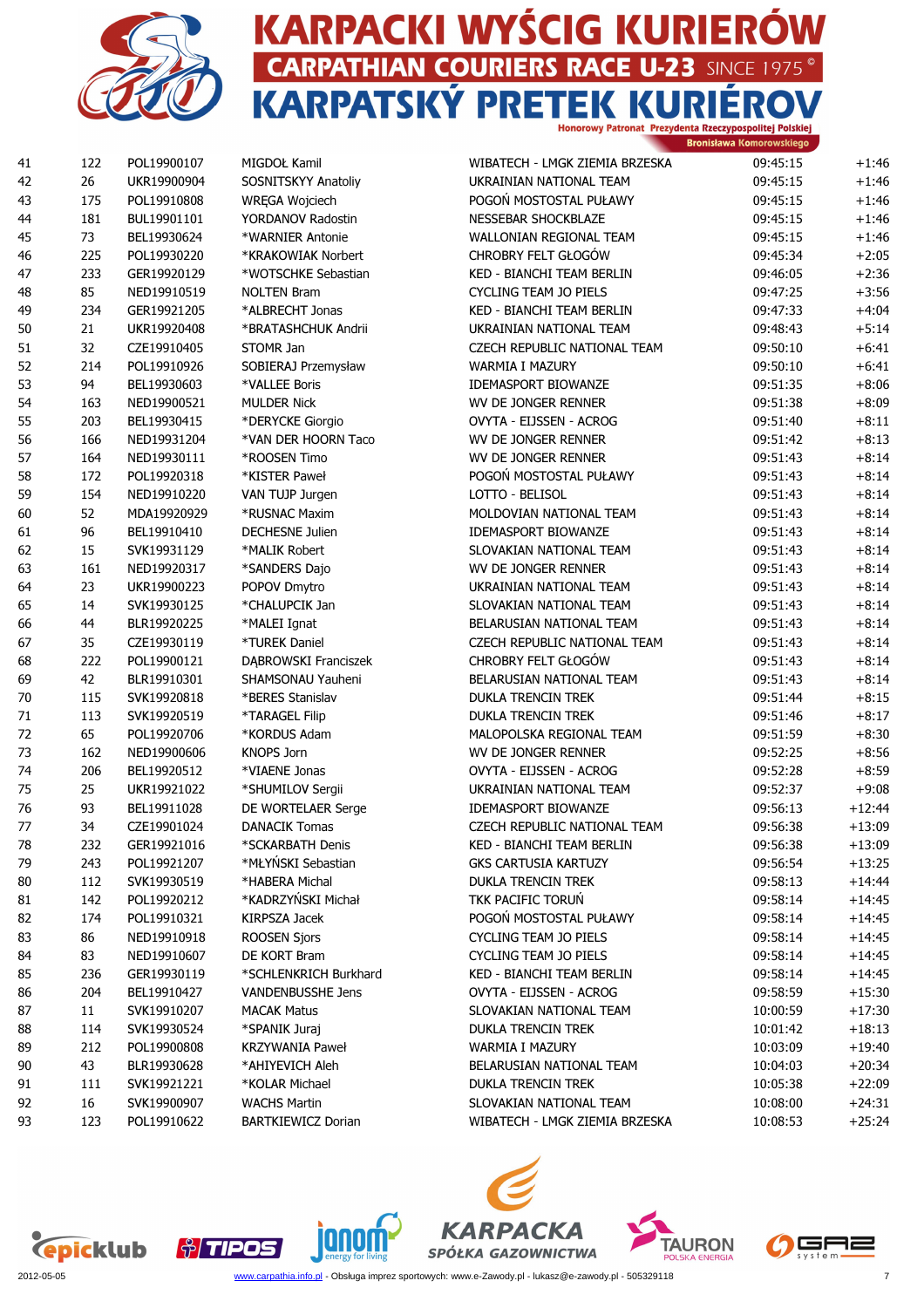

| at Prezydenta Rzeczypospolitej Polskiej. |
|------------------------------------------|
| <b>Denniclasua Kompressuelringen</b>     |

| 94  | 182 | BUL19910916 | STOENCHEV Valentin        | NESSEBAR SHOCKBLAZE      | 10:11:11 | $+27:42$ |
|-----|-----|-------------|---------------------------|--------------------------|----------|----------|
| 95  | 62  | POL19900120 | MALEJKA Michał            | MALOPOLSKA REGIONAL TEAM | 10:11:28 | $+27:59$ |
| 96  | 165 | NED19931120 | *SINT Nicolaas Tristan    | WV DE JONGER RENNER      | 10:11:28 | $+27:59$ |
| 97  | 184 | BUL19930509 | *ROBOV Momchil            | NESSEBAR SHOCKBLAZE      | 10:11:28 | $+27:59$ |
| 98  | 53  | MDA19920327 | *VRABII Andrei            | MOLDOVIAN NATIONAL TEAM  | 10:13:05 | $+29:36$ |
| 99  | 22  | UKR19910921 | <b>GOLOVASH Oleksandr</b> | UKRAINIAN NATIONAL TEAM  | 10:14:31 | $+31:02$ |
| 100 | 215 | POL19910511 | <b>GROCHOWSKI Bartosz</b> | WARMIA I MAZURY          | 10:15:22 | $+31:53$ |
| 101 | 211 | RUS19910504 | <b>BELKIN Vladimir</b>    | WARMIA I MAZURY          | 10:15:24 | $+31:55$ |
| 102 | 213 | POL19900805 | <b>KLIMCZYK Dawid</b>     | <b>WARMIA I MAZURY</b>   | 10:15:24 | $+31:55$ |
| 103 | 194 | GER19900624 | <b>SCHLICHTING Tim</b>    | MATRIX RACING TEAM       | 10:19:23 | $+35:54$ |
| 104 | 173 | POL19920930 | *CZERKIES Michał          | POGON MOSTOSTAL PUŁAWY   | 10:31:21 | $+47:52$ |
|     |     |             |                           |                          |          |          |

# KLASYFIKACJA PONIŻEJ 21 PO ETAPIE 3 / RIDERS UNDER 21 AFTER STAGE 3

|                           |                   |                              | DŁUGOŚĆ TRASY / DISTANCE OF STAGE KM: 401.00    | ŚREDNIA PRĘDKOŚĆ / AVERAGE SPEED: 41.17 km/h |                       |                          |
|---------------------------|-------------------|------------------------------|-------------------------------------------------|----------------------------------------------|-----------------------|--------------------------|
| <b>MIEJSCE</b><br>(PLACE) | <b>NR</b><br>(NO) | <b>KOD UCI</b><br>(UCI CODE) | <b>NAZWISKO I IMIĘ</b><br>(SURNAME, FIRST NAME) | <b>DRUŻYNA</b><br>(TEAM)                     | <b>CZAS</b><br>(TIME) | <b>STRATA</b><br>(DIFF.) |
| $\mathbf{1}$              | 155               | BEL19931008                  | VAN ROOY Kenneth                                | LOTTO - BELISOL                              | 09:44:25              |                          |
| 2                         | 151               | BEL19920222                  | <b>CAROLUS Jorne</b>                            | LOTTO - BELISOL                              | 09:45:07              | $+42$                    |
| 3                         | 71                | BEL19920131                  | LODEWIJKS Gert                                  | WALLONIAN REGIONAL TEAM                      | 09:45:15              | $+50$                    |
| 4                         | 13                | SVK19930203                  | <b>BUCO Jakub</b>                               | SLOVAKIAN NATIONAL TEAM                      | 09:45:15              | $+50$                    |
| 5                         | 95                | BEL19920627                  | VANHEUVERSWIJN Quentin                          | <b>IDEMASPORT BIOWANZE</b>                   | 09:45:15              | $+50$                    |
| 6                         | 75                | BEL19930828                  | DELFOS Se                                       | WALLONIAN REGIONAL TEAM                      | 09:45:15              | $+50$                    |
| 7                         | 124               | CZE19930511                  | <b>CERNY Josef</b>                              | WIBATECH - LMGK ZIEMIA BRZESKA               | 09:45:15              | $+50$                    |
| 8                         | 45                | BLR19920114                  | ZHAROVEN Mikita                                 | BELARUSIAN NATIONAL TEAM                     | 09:45:15              | $+50$                    |
| 9                         | 235               | GER19920109                  | PIRIUS Hans                                     | KED - BIANCHI TEAM BERLIN                    | 09:45:15              | $+50$                    |
| 10                        | 156               | BEL19930829                  | <b>VANBESIEN Thomas</b>                         | LOTTO - BELISOL                              | 09:45:15              | $+50$                    |
| 11                        | 76                | BEL19931205                  | <b>CONVENS Louis</b>                            | WALLONIAN REGIONAL TEAM                      | 09:45:15              | $+50$                    |
| 12                        | 5                 | POL19920130                  | <b>HABA Grzegorz</b>                            | POLISH NATIONAL TEAM                         | 09:45:15              | $+50$                    |
| 13                        | 121               | POL19920312                  | FOLTYN Jakub                                    | WIBATECH - LMGK ZIEMIA BRZESKA               | 09:45:15              | $+50$                    |
| 14                        | 12                | SVK19920725                  | <b>SCHWABIK Johan</b>                           | SLOVAKIAN NATIONAL TEAM                      | 09:45:15              | $+50$                    |
| 15                        | 223               | POL19920229                  | <b>ZATORSKI Konrad</b>                          | CHROBRY FELT GŁOGÓW                          | 09:45:15              | $+50$                    |
| 16                        | 153               | BEL19921211                  | <b>DESMECHT David</b>                           | LOTTO - BELISOL                              | 09:45:15              | $+50$                    |
| 17                        | 205               | BEL19920530                  | <b>WYNANTS Nick</b>                             | OVYTA - EIJSSEN - ACROG                      | 09:45:15              | $+50$                    |
| 18                        | 73                | BEL19930624                  | <b>WARNIER Antonie</b>                          | <b>WALLONIAN REGIONAL TEAM</b>               | 09:45:15              | $+50$                    |
| 19                        | 225               | POL19930220                  | <b>KRAKOWIAK Norbert</b>                        | <b>CHROBRY FELT GŁOGÓW</b>                   | 09:45:34              | $+1:09$                  |
| 20                        | 233               | GER19920129                  | <b>WOTSCHKE Sebastian</b>                       | <b>KED - BIANCHI TEAM BERLIN</b>             | 09:46:05              | $+1:40$                  |
| 21                        | 234               | GER19921205                  | <b>ALBRECHT Jonas</b>                           | KED - BIANCHI TEAM BERLIN                    | 09:47:33              | $+3:08$                  |
| 22                        | 21                | UKR19920408                  | <b>BRATASHCHUK Andrii</b>                       | UKRAINIAN NATIONAL TEAM                      | 09:48:43              | $+4:18$                  |
| 23                        | 94                | BEL19930603                  | <b>VALLEE Boris</b>                             | <b>IDEMASPORT BIOWANZE</b>                   | 09:51:35              | $+7:10$                  |
| 24                        | 203               | BEL19930415                  | <b>DERYCKE Giorgio</b>                          | OVYTA - EIJSSEN - ACROG                      | 09:51:40              | $+7:15$                  |
| 25                        | 166               | NED19931204                  | VAN DER HOORN Taco                              | WV DE JONGER RENNER                          | 09:51:42              | $+7:17$                  |
| 26                        | 164               | NED19930111                  | ROOSEN Timo                                     | WV DE JONGER RENNER                          | 09:51:43              | $+7:18$                  |
| 27                        | 172               | POL19920318                  | <b>KISTER Paweł</b>                             | POGOŃ MOSTOSTAL PUŁAWY                       | 09:51:43              | $+7:18$                  |
| 28                        | 52                | MDA19920929                  | <b>RUSNAC Maxim</b>                             | MOLDOVIAN NATIONAL TEAM                      | 09:51:43              | $+7:18$                  |
| 29                        | 15                | SVK19931129                  | <b>MALIK Robert</b>                             | SLOVAKIAN NATIONAL TEAM                      | 09:51:43              | $+7:18$                  |
| 30                        | 161               | NED19920317                  | SANDERS Dajo                                    | WV DE JONGER RENNER                          | 09:51:43              | $+7:18$                  |
| 31                        | 14                | SVK19930125                  | CHALUPCIK Jan                                   | SLOVAKIAN NATIONAL TEAM                      | 09:51:43              | $+7:18$                  |
| 32                        | 44                | BLR19920225                  | <b>MALEI Ignat</b>                              | BELARUSIAN NATIONAL TEAM                     | 09:51:43              | $+7:18$                  |
| 33                        | 35                | CZE19930119                  | <b>TUREK Daniel</b>                             | CZECH REPUBLIC NATIONAL TEAM                 | 09:51:43              | $+7:18$                  |
| 34                        | 115               | SVK19920818                  | <b>BERES Stanislav</b>                          | <b>DUKLA TRENCIN TREK</b>                    | 09:51:44              | $+7:19$                  |
| 35                        | 113               | SVK19920519                  | <b>TARAGEL Filip</b>                            | <b>DUKLA TRENCIN TREK</b>                    | 09:51:46              | $+7:21$                  |
| 36                        | 65                | POL19920706                  | <b>KORDUS Adam</b>                              | MALOPOLSKA REGIONAL TEAM                     | 09:51:59              | $+7:34$                  |









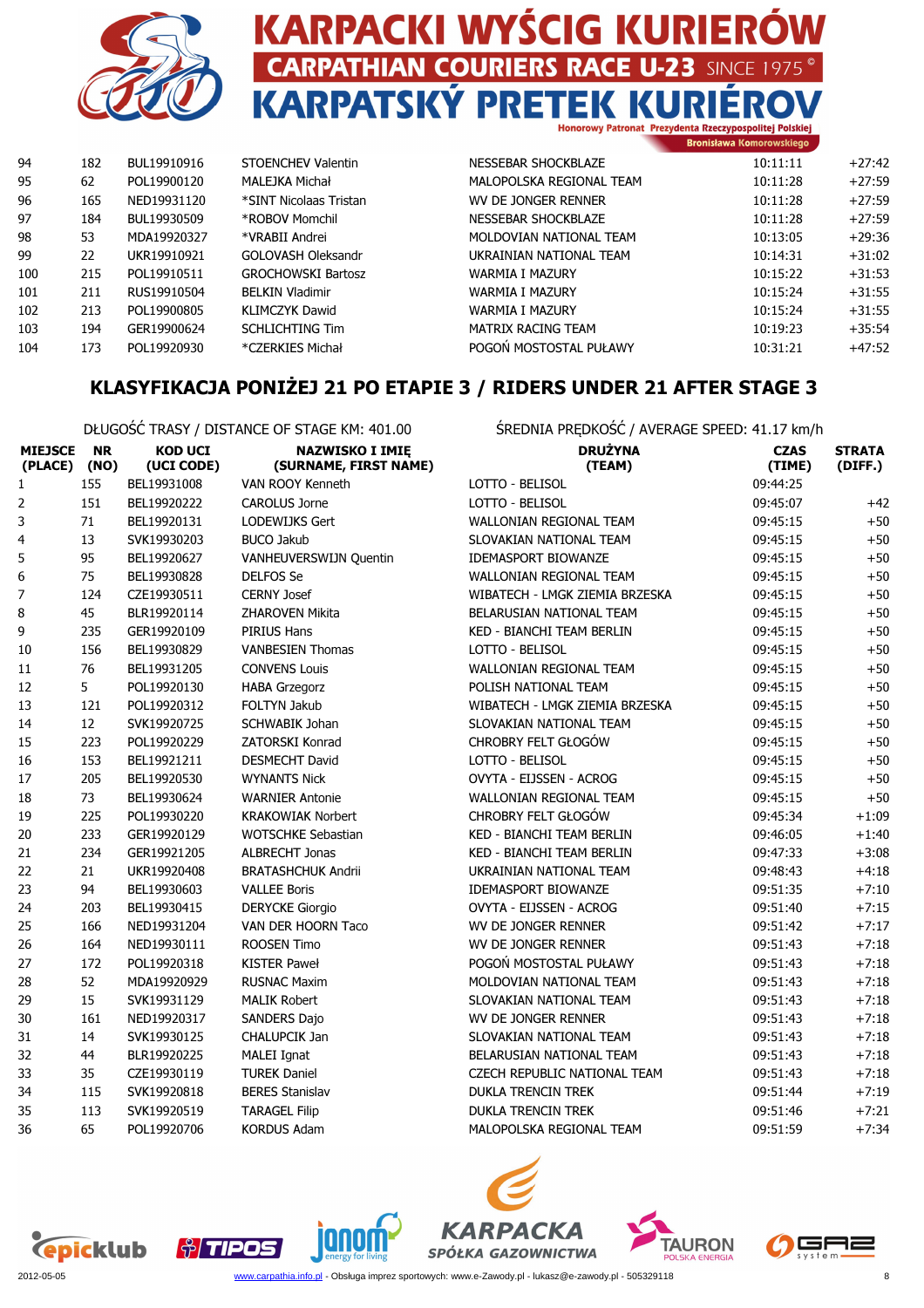

| Prezydenia Kzeczypospolitej Polskiej |  |
|--------------------------------------|--|
| <b>Rraniclawa Kamarawekiana</b>      |  |

| 37 | 206 | BEL19920512 | VIAENE Jonas                | OVYTA - ELISSEN - ACROG     | 09:52:28 | $+8:03$  |
|----|-----|-------------|-----------------------------|-----------------------------|----------|----------|
| 38 | 25  | UKR19921022 | <b>SHUMILOV Sergii</b>      | UKRAINIAN NATIONAL TEAM     | 09:52:37 | $+8:12$  |
| 39 | 232 | GER19921016 | <b>SCKARBATH Denis</b>      | KED - BIANCHI TEAM BERLIN   | 09:56:38 | $+12:13$ |
| 40 | 243 | POL19921207 | MŁYŃSKI Sebastian           | <b>GKS CARTUSIA KARTUZY</b> | 09:56:54 | $+12:29$ |
| 41 | 112 | SVK19930519 | <b>HABERA Michal</b>        | <b>DUKLA TRENCIN TREK</b>   | 09:58:13 | $+13:48$ |
| 42 | 142 | POL19920212 | KADRZYŃSKI Michał           | TKK PACIFIC TORUN           | 09:58:14 | $+13:49$ |
| 43 | 236 | GER19930119 | <b>SCHLENKRICH Burkhard</b> | KED - BIANCHI TEAM BERLIN   | 09:58:14 | $+13:49$ |
| 44 | 114 | SVK19930524 | SPANIK Juraj                | <b>DUKLA TRENCIN TREK</b>   | 10:01:42 | $+17:17$ |
| 45 | 43  | BLR19930628 | AHIYEVICH Aleh              | BELARUSIAN NATIONAL TEAM    | 10:04:03 | $+19:38$ |
| 46 | 111 | SVK19921221 | <b>KOLAR Michael</b>        | <b>DUKLA TRENCIN TREK</b>   | 10:05:38 | $+21:13$ |
| 47 | 165 | NED19931120 | SINT Nicolaas Tristan       | WV DE JONGER RENNER         | 10:11:28 | $+27:03$ |
| 48 | 184 | BUL19930509 | ROBOV Momchil               | NESSEBAR SHOCKBLAZE         | 10:11:28 | $+27:03$ |
| 49 | 53  | MDA19920327 | <b>VRABII Andrei</b>        | MOLDOVIAN NATIONAL TEAM     | 10:13:05 | $+28:40$ |
| 50 | 173 | POL19920930 | <b>CZERKIES Michał</b>      | POGOŃ MOSTOSTAL PUŁAWY      | 10:31:21 | $+46:56$ |
|    |     |             |                             |                             |          |          |

# KLASYFIKACJA DRUŻYNOWA PO ETAPIE 3 / TEAM CLASSIFICATION AFTER STAGE 3

| <b>MIEJSCE</b><br>(PLACE) | <b>KOD UCI</b><br>(UCI CODE) | <b>DRUŻYNA</b><br>(TEAM)           | <b>KRAJ</b><br>(COUNTRY) | <b>CZAS</b><br>(TIME) | <b>STRATA</b><br>(DIFF.) |
|---------------------------|------------------------------|------------------------------------|--------------------------|-----------------------|--------------------------|
| 1                         | <b>CIP</b>                   | CIP CYCLING TEAM JO PIELS          | <b>NED</b>               | 29:12:41              |                          |
| 2                         | POL                          | POL POLISH NATIONAL TEAM           | <b>POL</b>               | 29:14:06              | $+1:25$                  |
| 3                         | <b>CZE</b>                   | CZE CZECH REPUBLIC NATIONAL TEAM   | CZE                      | 29:14:12              | $+1:31$                  |
| 4                         | <b>PCW</b>                   | PCW LOTTO - BELISOL                | BEL                      | 29:14:55              | $+2:14$                  |
| 5                         | <b>OEA</b>                   | OEA OVYTA - EIJSSEN - ACROG        | BEL                      | 29:14:57              | $+2:16$                  |
| 6                         | IDI                          | IDI IDEMASPORT BIOWANZE            | BEL                      | 29:15:45              | $+3:04$                  |
| 7                         | <b>WAL</b>                   | WAL WALLONIAN REGIONAL TEAM        | <b>BEL</b>               | 29:15:45              | $+3:04$                  |
| 8                         | <b>KED</b>                   | KED KED - BIANCHI TEAM BERLIN      | <b>GER</b>               | 29:15:45              | $+3:04$                  |
| 9                         | <b>UKR</b>                   | UKR UKRAINIAN NATIONAL TEAM        | <b>UKR</b>               | 29:15:45              | $+3:04$                  |
| 10                        | <b>WIB</b>                   | WIB WIBATECH - LMGK ZIEMIA BRZESKA | <b>POL</b>               | 29:15:45              | $+3:04$                  |
| 11                        | <b>AKT</b>                   | AKT POGOŃ MOSTOSTAL PUŁAWY         | <b>POL</b>               | 29:22:13              | $+9:32$                  |
| 12                        | <b>SVK</b>                   | SVK SLOVAKIAN NATIONAL TEAM        | <b>SVK</b>               | 29:22:13              | $+9:32$                  |
| 13                        | <b>CHR</b>                   | CHR CHROBRY FELT GŁOGÓW            | <b>POL</b>               | 29:22:32              | $+9:51$                  |
| 14                        | <b>BLR</b>                   | BLR BELARUSIAN NATIONAL TEAM       | <b>BLR</b>               | 29:28:41              | $+16:00$                 |
| 15                        | <b>WVJ</b>                   | WVJ WV DE JONGER RENNER            | <b>NED</b>               | 29:35:09              | $+22:28$                 |
| 16                        | <b>DUK</b>                   | DUK DUKLA TRENCIN TREK             | <b>SVK</b>               | 29:41:46              | $+29:05$                 |
| 17                        | <b>NES</b>                   | NES NESSEBAR SHOCKBLAZE            | <b>BUL</b>               | 30:07:54              | $+55:13$                 |
| 18                        | WIM                          | WIM WARMIA I MAZURY                | POL                      | 30:08:43              | $+56:02$                 |

# KLASYFIKACJA GÓRSKA PO ETAPIE 3 / CLIMBER CLASSIFICATION AFTER STAGE 3

| <b>MIEJSCE</b><br>(PLACE) | <b>NR</b><br>(NO) | <b>KOD UCI</b><br>(UCI CODE) | <b>NAZWISKO I IMIE</b><br>(SURNAME, FIRST NAME) | <b>DRUŻYNA</b><br>(TEAM)       | <b>PUNKTY</b><br>(POINTS) |
|---------------------------|-------------------|------------------------------|-------------------------------------------------|--------------------------------|---------------------------|
| 1                         | 124               | CZE19930511                  | *CERNY Josef                                    | WIBATECH - LMGK ZIEMIA BRZESKA | 20                        |
| 2                         | 6                 | POL19900224                  | <b>OWSIAN Łukasz</b>                            | POLISH NATIONAL TEAM           |                           |
| 3                         | 93                | BEL19911028                  | DE WORTELAER Serge                              | <b>IDEMASPORT BIOWANZE</b>     | 6                         |
| 4                         | 22                | UKR19910921                  | GOLOVASH Oleksandr                              | UKRAINIAN NATIONAL TEAM        | 6                         |
| 5                         | 45                | BLR19920114                  | *ZHAROVEN Mikita                                | BELARUSIAN NATIONAL TEAM       | 4                         |
| 6                         | 112               | SVK19930519                  | *HABERA Michal                                  | <b>DUKLA TRENCIN TREK</b>      |                           |
| 7                         | 142               | POL19920212                  | *KADRZYŃSKI Michał                              | TKK PACIFIC TORUN              |                           |
| 8                         | 171               | POL19910215                  | <b>GŁUSZAK Dariusz</b>                          | POGOŃ MOSTOSTAL PUŁAWY         |                           |
| 9                         | 26                | UKR19900904                  | SOSNITSKYY Anatoliy                             | UKRAINIAN NATIONAL TEAM        |                           |
| 10                        | 81                | NED19900112                  | <b>HAMELINK Jasper</b>                          | <b>CYCLING TEAM JO PIELS</b>   |                           |
| 11                        | 201               | BEL19911003                  | DE BIE Sean                                     | OVYTA - EIJSSEN - ACROG        |                           |









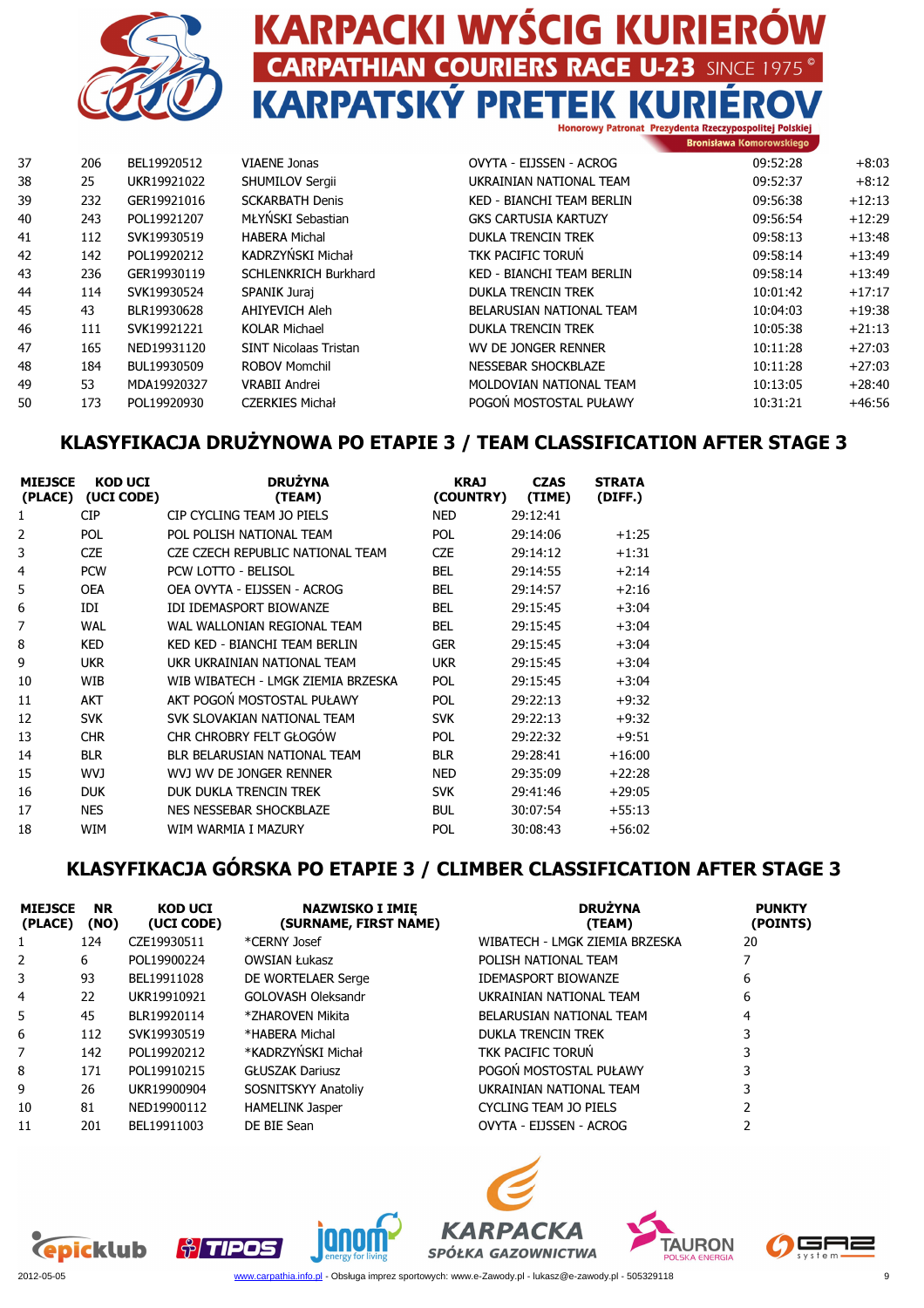

| 12 | 153 | BEL19921211 | *DESMECHT David           | LOTTO - BELISOL            |  |
|----|-----|-------------|---------------------------|----------------------------|--|
| 13 | 113 | SVK19920519 | *TARAGEL Filip            | DUKLA TRENCIN TREK         |  |
| 14 | 82  | NED19900831 | <b>LAMMERTINK Maurits</b> | CYCLING TEAM JO PIELS      |  |
| 15 | 202 | BEL19900530 | <b>HELVEN Sander</b>      | OVYTA - ELISSEN - ACROG    |  |
| 16 | 151 | BEL19920222 | *CAROLUS Jorne            | LOTTO - BELISOL            |  |
| 17 | 231 | GER19900917 | REINHARDT Theo            | KED - BIANCHI TEAM BERLIN  |  |
| 18 | 91  | BEL19901228 | <b>ANCIAUX Maxime</b>     | <b>IDEMASPORT BIOWANZE</b> |  |
| 19 | 73  | BEL19930624 | *WARNIER Antonie          | WALLONIAN REGIONAL TEAM    |  |
| 20 | 234 | GER19921205 | *ALBRECHT Jonas           | KED - BIANCHI TEAM BERLIN  |  |
| 21 | 44  | BLR19920225 | *MALEI Ignat              | BELARUSIAN NATIONAL TEAM   |  |
| 22 | 11  | SVK19910207 | <b>MACAK Matus</b>        | SLOVAKIAN NATIONAL TEAM    |  |

## KLASYFIKACJA NAJAKTYWNIEJSZEGO PO ETAPIE 3 / COMBATIVITY CLASSIFICATION AFTER STAGE 3

| <b>MIEJSCE</b><br>(PLACE) | <b>NR</b><br>(NO) | <b>KOD UCI</b><br>(UCI CODE) | <b>NAZWISKO I IMIE</b><br>(SURNAME, FIRST NAME) | <b>DRUŻYNA</b><br>(TEAM)    | <b>PUNKTY</b><br>(POINTS) |
|---------------------------|-------------------|------------------------------|-------------------------------------------------|-----------------------------|---------------------------|
| 1                         | 22                | UKR19910921                  | <b>GOLOVASH Oleksandr</b>                       | UKRAINIAN NATIONAL TEAM     | 10                        |
| $\overline{2}$            | 94                | BEL19930603                  | *VALLEE Boris                                   | <b>IDEMASPORT BIOWANZE</b>  | 8                         |
| 3                         | 81                | NED19900112                  | <b>HAMELINK Jasper</b>                          | CYCLING TEAM JO PIELS       |                           |
| 4                         | 163               | NED19900521                  | <b>MULDER Nick</b>                              | WV DE JONGER RENNER         | 5                         |
| 5                         |                   | POL19900524                  | <b>BERNAS Paweł</b>                             | POLISH NATIONAL TEAM        | 4                         |
| 6                         | 241               | POL19900917                  | <b>GRADEK Kamil</b>                             | <b>GKS CARTUSIA KARTUZY</b> |                           |
| 7                         | 203               | BEL19930415                  | *DERYCKE Giorgio                                | OVYTA - EIJSSEN - ACROG     |                           |
| 8                         | 6                 | POL19900224                  | <b>OWSIAN Łukasz</b>                            | POLISH NATIONAL TEAM        |                           |
| 9                         | 151               | BEL19920222                  | *CAROLUS Jorne                                  | LOTTO - BELISOL             |                           |
| 10                        | 3                 | POL19900719                  | <b>BULIK Mieszko</b>                            | POLISH NATIONAL TEAM        |                           |
| 11                        | 115               | SVK19920818                  | *BERES Stanislav                                | <b>DUKLA TRENCIN TREK</b>   |                           |
| 12                        | 215               | POL19910511                  | <b>GROCHOWSKI Bartosz</b>                       | WARMIA I MAZURY             |                           |
| 13                        | 92                | BEL19901016                  | <b>DEMOITIE Antonie</b>                         | <b>IDEMASPORT BIOWANZE</b>  |                           |
| 14                        | 84                | NED19910910                  | POUTSMA Stefan                                  | CYCLING TEAM JO PIELS       |                           |
| 15                        | 166               | NED19931204                  | *VAN DER HOORN Taco                             | WV DE JONGER RENNER         |                           |
| 16                        | 112               | SVK19930519                  | *HABERA Michal                                  | <b>DUKLA TRENCIN TREK</b>   |                           |

#### KLASYFIKACJA PUNKTOWA PO ETAPIE 3 / POINTS CLASSIFICATION AFTER STAGE 3

| <b>MIEJSCE</b><br>(PLACE) | <b>NR</b><br>(NO) | <b>KOD UCI</b><br>(UCI CODE) | <b>NAZWISKO I IMIE</b><br>(SURNAME, FIRST NAME) | <b>DRUŻYNA</b><br>(TEAM)       | <b>PUNKTY</b><br>(POINTS) |
|---------------------------|-------------------|------------------------------|-------------------------------------------------|--------------------------------|---------------------------|
|                           | 82                | NED19900831                  | <b>LAMMERTINK Maurits</b>                       | CYCLING TEAM JO PIELS          | 47                        |
| $\overline{2}$            | 201               | BEL19911003                  | DE BIE Sean                                     | OVYTA - EIJSSEN - ACROG        | 44                        |
| 3                         | 231               | GER19900917                  | REINHARDT Theo                                  | KED - BIANCHI TEAM BERLIN      | 43                        |
| 4                         | 71                | BEL19920131                  | *LODEWIJKS Gert                                 | <b>WALLONIAN REGIONAL TEAM</b> | 43                        |
| 5                         | 92                | BEL19901016                  | <b>DEMOITIE Antonie</b>                         | <b>IDEMASPORT BIOWANZE</b>     | 40                        |
| 6                         | 152               | BEL19911130                  | <b>REYNVOET Niels</b>                           | LOTTO - BELISOL                | 38                        |
| 7                         | 155               | BEL19931008                  | *VAN ROOY Kenneth                               | LOTTO - BELISOL                | 35                        |
| 8                         | 151               | BEL19920222                  | *CAROLUS Jorne                                  | LOTTO - BELISOL                | 35                        |
| 9                         | 24                | UKR19900628                  | PREVAR Oleksandr                                | UKRAINIAN NATIONAL TEAM        | 30                        |
| 10                        | 6                 | POL19900224                  | <b>OWSIAN Łukasz</b>                            | POLISH NATIONAL TEAM           | 29                        |
| 11                        | 31                | CZE19901230                  | NOVAK Jakub                                     | CZECH REPUBLIC NATIONAL TEAM   | 28                        |
| 12                        | 81                | NED19900112                  | <b>HAMELINK Jasper</b>                          | CYCLING TEAM JO PIELS          | 23                        |
| 13                        | 235               | GER19920109                  | *PIRIUS Hans                                    | KED - BIANCHI TEAM BERLIN      | 21                        |
| 14                        | 45                | BLR19920114                  | *ZHAROVEN Mikita                                | BELARUSIAN NATIONAL TEAM       | 20                        |
| 15                        | 202               | BEL19900530                  | <b>HELVEN Sander</b>                            | OVYTA - ELISSEN - ACROG        | 15                        |









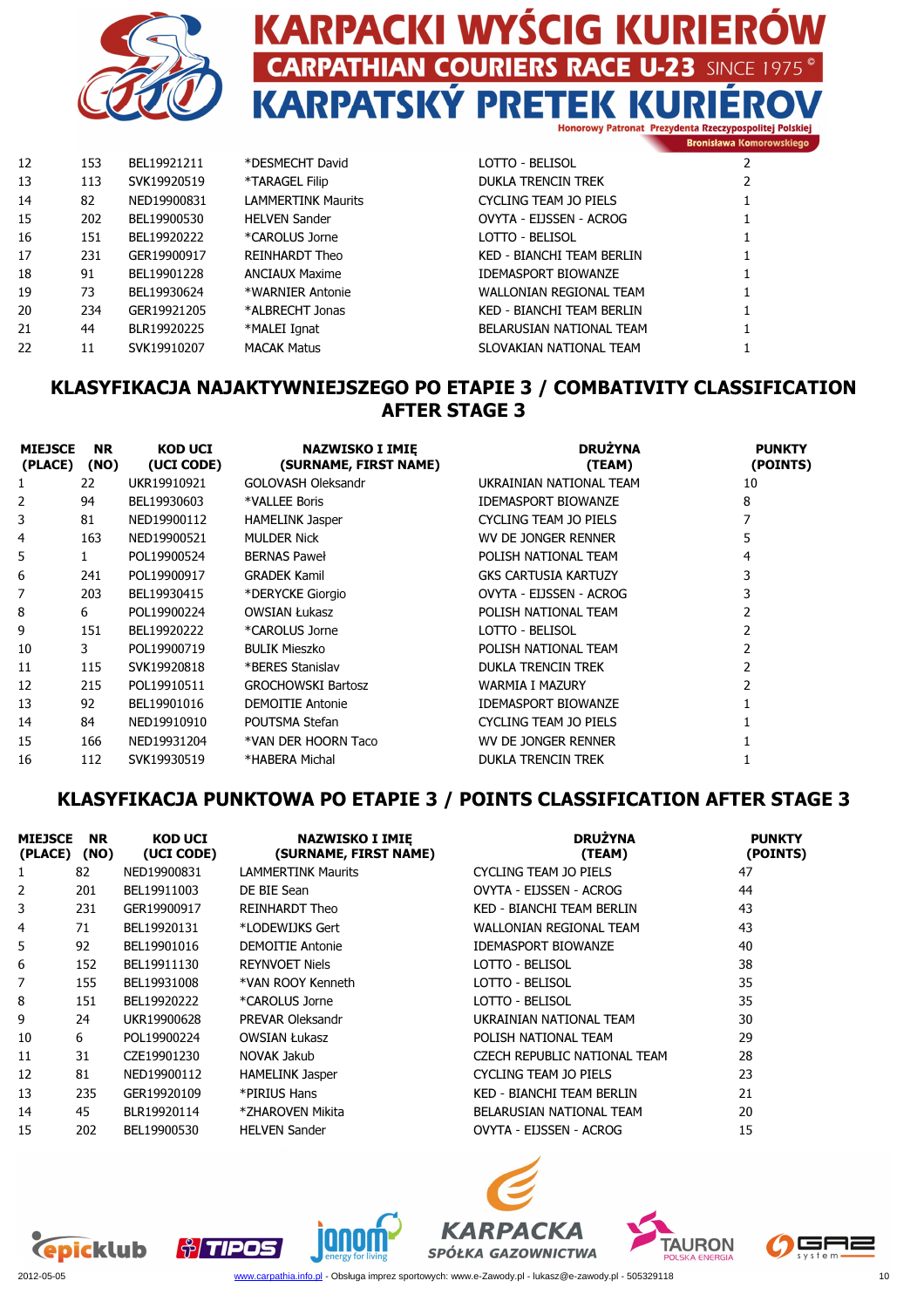

**Bronisława Komorowskiego** 

| 16 | 2   | POL19900226 | MROŻEK Marcin             | POLISH NATIONAL TEAM           | 14 |
|----|-----|-------------|---------------------------|--------------------------------|----|
| 17 | 166 | NED19931204 | *VAN DER HOORN Taco       | WV DE JONGER RENNER            | 13 |
| 18 | 3   | POL19900719 | <b>BULIK Mieszko</b>      | POLISH NATIONAL TEAM           | 12 |
| 19 | 94  | BEL19930603 | *VALLEE Boris             | <b>IDEMASPORT BIOWANZE</b>     | 11 |
| 20 | 172 | POL19920318 | *KISTER Paweł             | POGOŃ MOSTOSTAL PUŁAWY         | 11 |
| 21 | 13  | SVK19930203 | *BUCO Jakub               | SLOVAKIAN NATIONAL TEAM        | 10 |
| 22 | 203 | BEL19930415 | *DERYCKE Giorgio          | OVYTA - EIJSSEN - ACROG        | 10 |
| 23 | 121 | POL19920312 | *FOLTYN Jakub             | WIBATECH - LMGK ZIEMIA BRZESKA | 8  |
| 24 | 124 | CZE19930511 | *CERNY Josef              | WIBATECH - LMGK ZIEMIA BRZESKA | 7  |
| 25 | 214 | POL19910926 | SOBIERAJ Przemysław       | <b>WARMIA I MAZURY</b>         |    |
| 26 | 241 | POL19900917 | <b>GRADEK Kamil</b>       | <b>GKS CARTUSIA KARTUZY</b>    | 6  |
| 27 | 204 | BEL19910427 | <b>VANDENBUSSHE Jens</b>  | OVYTA - EIJSSEN - ACROG        | 6  |
| 28 | 84  | NED19910910 | POUTSMA Stefan            | <b>CYCLING TEAM JO PIELS</b>   | 5  |
| 29 | 95  | BEL19920627 | *VANHEUVERSWIJN Quentin   | <b>IDEMASPORT BIOWANZE</b>     | 4  |
| 30 | 122 | POL19900107 | MIGDOŁ Kamil              | WIBATECH - LMGK ZIEMIA BRZESKA | 4  |
| 31 | 32  | CZE19910405 | STOMR Jan                 | CZECH REPUBLIC NATIONAL TEAM   | 4  |
| 32 | 74  | BEL19901202 | DANY Lacroix              | <b>WALLONIAN REGIONAL TEAM</b> | 3  |
| 33 | 123 | POL19910622 | <b>BARTKIEWICZ Dorian</b> | WIBATECH - LMGK ZIEMIA BRZESKA | 3  |
| 34 | 75  | BEL19930828 | *DELFOS Se                | <b>WALLONIAN REGIONAL TEAM</b> |    |

#### KLASYFIKACJA AWANSUJĄCYCH PO ETAPIE 3 / ADVANCE RIDER CLASSIFICATION AFTER STAGE 3

| <b>MIEJSCE</b><br>(PLACE) | <b>NR</b><br>(NO) | <b>KOD UCI</b><br>(UCI CODE) | <b>NAZWISKO I IMIE</b><br>(SURNAME, FIRST NAME) | <b>DRUŻYNA</b><br>(TEAM)                 | <b>ETAP1</b><br>(STAGE 1) | <b>PO ETAPIE 3</b><br>(AFTER STAGE 3) | <b>RÓŻN</b><br>(DIFF.) |
|---------------------------|-------------------|------------------------------|-------------------------------------------------|------------------------------------------|---------------------------|---------------------------------------|------------------------|
| 1                         | 235               | GER19920109                  | *PIRIUS Hans                                    | <b>KED - BIANCHI TEAM BERLIN</b>         | 79                        | 24                                    | 55                     |
| 2                         | $\mathbf{1}$      | POL19900524                  | <b>BERNAS Paweł</b>                             | POLISH NATIONAL TEAM                     | 64                        | 12                                    | 52                     |
| 3                         | 214               | POL19910926                  | SOBIERAJ Przemysław                             | <b>WARMIA I MAZURY</b>                   | 96                        | 52                                    | 44                     |
| 4                         | 32                | CZE19910405                  | STOMR Jan                                       | CZECH REPUBLIC NATIONAL TEAM             | 93                        | 51                                    | 42                     |
| 5                         | 92                | BEL19901016                  | <b>DEMOITIE Antonie</b>                         | <b>IDEMASPORT BIOWANZE</b>               | 45                        | 7                                     | 38                     |
| 6                         | 21                | UKR19920408                  | *BRATASHCHUK Andrii                             | UKRAINIAN NATIONAL TEAM                  | 87                        | 50                                    | 37                     |
| $\overline{7}$            | 74                | BEL19901202                  | <b>DANY Lacroix</b>                             | WALLONIAN REGIONAL TEAM                  | 68                        | 32                                    | 36                     |
| 8                         | 122               | POL19900107                  | MIGDOŁ Kamil                                    | WIBATECH - LMGK ZIEMIA<br><b>BRZESKA</b> | 77                        | 41                                    | 36                     |
| 9                         | 225               | POL19930220                  | *KRAKOWIAK Norbert                              | <b>CHROBRY FELT GŁOGÓW</b>               | 82                        | 46                                    | 36                     |
| 10                        | 91                | BEL19901228                  | <b>ANCIAUX Maxime</b>                           | <b>IDEMASPORT BIOWANZE</b>               | 65                        | 30                                    | 35                     |
| 11                        | 233               | GER19920129                  | *WOTSCHKE Sebastian                             | <b>KED - BIANCHI TEAM BERLIN</b>         | 81                        | 47                                    | 34                     |
| 12                        | 26                | UKR19900904                  | SOSNITSKYY Anatoliy                             | UKRAINIAN NATIONAL TEAM                  | 74                        | 42                                    | 32                     |
| 13                        | 223               | POL19920229                  | *ZATORSKI Konrad                                | <b>CHROBRY FELT GŁOGÓW</b>               | 66                        | 38                                    | 28                     |
| 14                        | 84                | NED19910910                  | POUTSMA Stefan                                  | <b>CYCLING TEAM JO PIELS</b>             | 42                        | 15                                    | 27                     |
| 15                        | 181               | BUL19901101                  | <b>YORDANOV Radostin</b>                        | <b>NESSEBAR SHOCKBLAZE</b>               | 71                        | 44                                    | 27                     |
| 16                        | 73                | BEL19930624                  | *WARNIER Antonie                                | <b>WALLONIAN REGIONAL TEAM</b>           | 70                        | 45                                    | 25                     |
| 17                        | 25                | UKR19921022                  | *SHUMILOV Sergii                                | UKRAINIAN NATIONAL TEAM                  | 100                       | 75                                    | 25                     |
| 18                        | 95                | BEL19920627                  | *VANHEUVERSWIJN Quentin                         | <b>IDEMASPORT BIOWANZE</b>               | 44                        | 20                                    | 24                     |
| 19                        | 124               | CZE19930511                  | *CERNY Josef                                    | WIBATECH - LMGK ZIEMIA<br><b>BRZESKA</b> | 46                        | 22                                    | 24                     |
| 20                        | 144               | POL19910302                  | <b>PIASKOWY Emanuel</b>                         | <b>TKK PACIFIC TORUŃ</b>                 | 59                        | 35                                    | 24                     |
| 21                        | 205               | BEL19920530                  | *WYNANTS Nick                                   | OVYTA - EIJSSEN - ACROG                  | 63                        | 40                                    | 23                     |
| 22                        | 171               | POL19910215                  | <b>GŁUSZAK Dariusz</b>                          | POGOŃ MOSTOSTAL PUŁAWY                   | 55                        | 33                                    | 22                     |
| 23                        | 241               | POL19900917                  | <b>GRADEK Kamil</b>                             | <b>GKS CARTUSIA KARTUZY</b>              | 34                        | 13                                    | 21                     |
| 24                        | 153               | BEL19921211                  | *DESMECHT David                                 | LOTTO - BELISOL                          | 60                        | 39                                    | 21                     |
| 25                        | 34                | CZE19901024                  | <b>DANACIK Tomas</b>                            | CZECH REPUBLIC NATIONAL TEAM             | 97                        | 77                                    | 20                     |
| 26                        | 5                 | POL19920130                  | *HABA Grzegorz                                  | POLISH NATIONAL TEAM                     | 47                        | 28                                    | 19                     |









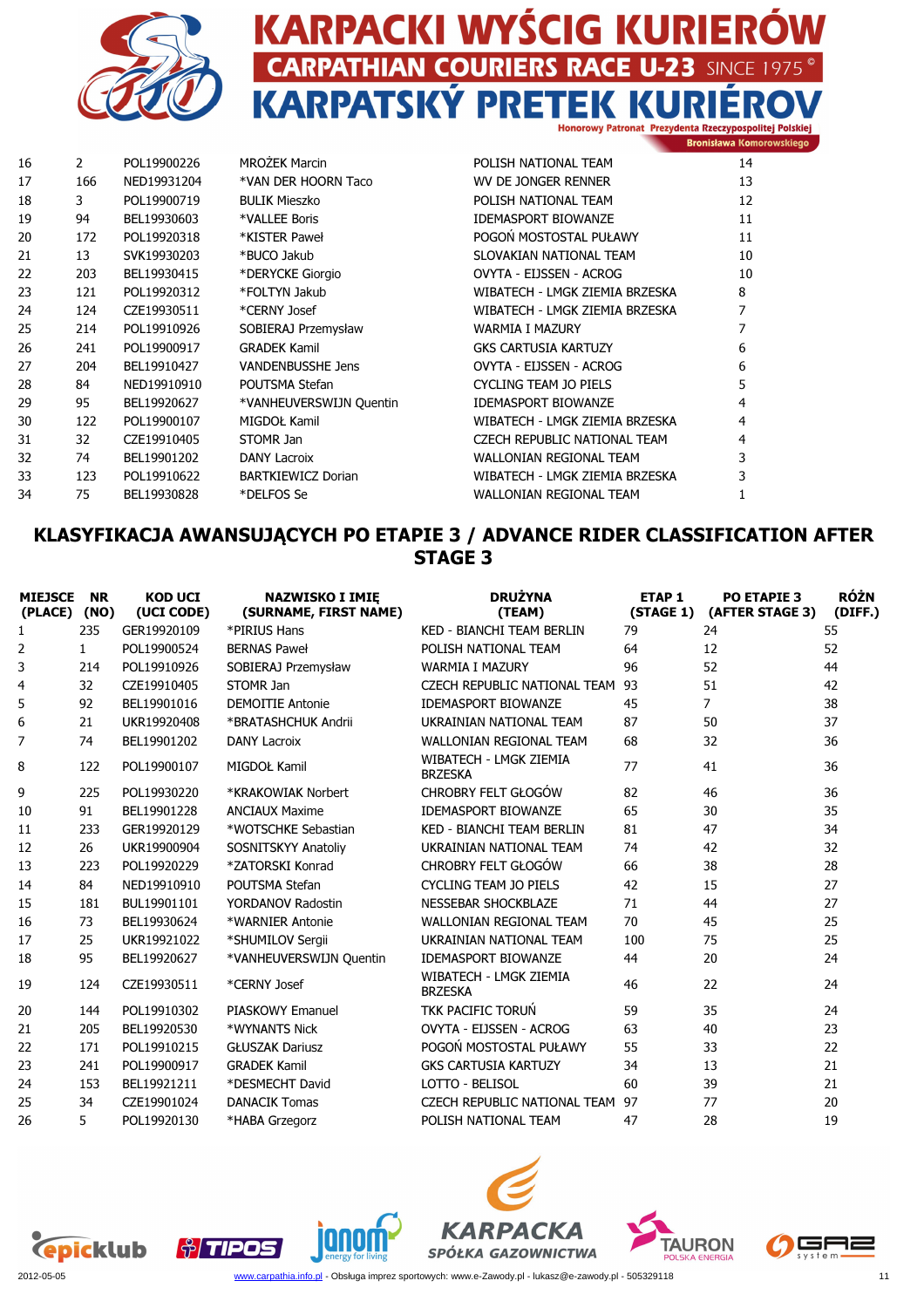

| 27 | 156 | BEL19930829 | *VANBESIEN Thomas           | LOTTO - BELISOL                          | 43  | 25             | 18             |
|----|-----|-------------|-----------------------------|------------------------------------------|-----|----------------|----------------|
| 28 | 234 | GER19921205 | *ALBRECHT Jonas             | <b>KED - BIANCHI TEAM BERLIN</b>         | 67  | 49             | 18             |
| 29 | 232 | GER19921016 | *SCKARBATH Denis            | <b>KED - BIANCHI TEAM BERLIN</b>         | 94  | 78             | 16             |
| 30 | 243 | POL19921207 | *MŁYŃSKI Sebastian          | <b>GKS CARTUSIA KARTUZY</b>              | 95  | 79             | 16             |
| 31 | 111 | SVK19921221 | *KOLAR Michael              | <b>DUKLA TRENCIN TREK</b>                | 107 | 91             | 16             |
| 32 | 182 | BUL19910916 | <b>STOENCHEV Valentin</b>   | NESSEBAR SHOCKBLAZE                      | 109 | 94             | 15             |
| 33 | 12  | SVK19920725 | *SCHWABIK Johan             | SLOVAKIAN NATIONAL TEAM                  | 51  | 37             | 14             |
| 34 | 152 | BEL19911130 | <b>REYNVOET Niels</b>       | LOTTO - BELISOL                          | 21  | 8              | 13             |
| 35 | 13  | SVK19930203 | *BUCO Jakub                 | SLOVAKIAN NATIONAL TEAM                  | 32  | 19             | 13             |
| 36 | 175 | POL19910808 | WRĘGA Wojciech              | POGOŃ MOSTOSTAL PUŁAWY                   | 54  | 43             | 11             |
| 37 | 123 | POL19910622 | <b>BARTKIEWICZ Dorian</b>   | WIBATECH - LMGK ZIEMIA<br><b>BRZESKA</b> | 104 | 93             | 11             |
| 38 | 151 | BEL19920222 | *CAROLUS Jorne              | LOTTO - BELISOL                          | 19  | 9              | 10             |
| 39 | 33  | CZE19910405 | <b>STOMR Pavel</b>          | CZECH REPUBLIC NATIONAL TEAM             | 39  | 29             | 10             |
| 40 | 162 | NED19900606 | <b>KNOPS Jorn</b>           | WV DE JONGER RENNER                      | 83  | 73             | 10             |
| 41 | 44  | BLR19920225 | *MALEI Ignat                | BELARUSIAN NATIONAL TEAM                 | 75  | 66             | 9              |
| 42 | 42  | BLR19910301 | SHAMSONAU Yauheni           | BELARUSIAN NATIONAL TEAM                 | 78  | 69             | 9              |
| 43 | 212 | POL19900808 | <b>KRZYWANIA Paweł</b>      | <b>WARMIA I MAZURY</b>                   | 98  | 89             | 9              |
| 44 | 43  | BLR19930628 | *AHIYEVICH Aleh             | BELARUSIAN NATIONAL TEAM                 | 99  | 90             | 9              |
| 45 | 222 | POL19900121 | <b>DABROWSKI Franciszek</b> | CHROBRY FELT GŁOGÓW                      | 76  | 68             | 8              |
| 46 | 173 | POL19920930 | *CZERKIES Michał            | POGOŃ MOSTOSTAL PUŁAWY                   | 112 | 104            | 8              |
| 47 | 213 | POL19900805 | <b>KLIMCZYK Dawid</b>       | <b>WARMIA I MAZURY</b>                   | 108 | 102            | 6              |
| 48 | 4   | POL19911207 | WIŚNIOWSKI Łukasz           | POLISH NATIONAL TEAM                     | 36  | 31             | 5              |
| 49 | 192 | GER19910420 | <b>WEIH Jonas</b>           | <b>MATRIX RACING TEAM</b>                | 41  | 36             | 5              |
| 50 | 24  | UKR19900628 | PREVAR Oleksandr            | UKRAINIAN NATIONAL TEAM                  | 22  | 18             | 4              |
| 51 | 211 | RUS19910504 | <b>BELKIN Vladimir</b>      | <b>WARMIA I MAZURY</b>                   | 105 | 101            | 4              |
| 52 | 231 | GER19900917 | <b>REINHARDT Theo</b>       | <b>KED - BIANCHI TEAM BERLIN</b>         | 13  | 10             | 3              |
| 53 | 72  | BEL19910528 | <b>GIL Ploumen</b>          | <b>WALLONIAN REGIONAL TEAM</b>           | 29  | 26             | 3              |
| 54 | 11  | SVK19910207 | <b>MACAK Matus</b>          | SLOVAKIAN NATIONAL TEAM                  | 90  | 87             | 3              |
| 55 | 22  | UKR19910921 | <b>GOLOVASH Oleksandr</b>   | UKRAINIAN NATIONAL TEAM                  | 102 | 99             | 3              |
| 56 | 215 | POL19910511 | <b>GROCHOWSKI Bartosz</b>   | <b>WARMIA I MAZURY</b>                   | 103 | 100            | 3              |
| 57 | 75  | BEL19930828 | *DELFOS Se                  | <b>WALLONIAN REGIONAL TEAM</b>           | 23  | 21             | $\overline{2}$ |
| 58 | 35  | CZE19930119 | <b>*TUREK Daniel</b>        | CZECH REPUBLIC NATIONAL TEAM             | 69  | 67             | $\overline{2}$ |
| 59 | 115 | SVK19920818 | *BERES Stanislav            | <b>DUKLA TRENCIN TREK</b>                | 72  | 70             | $\overline{2}$ |
| 60 | 6   | POL19900224 | <b>OWSIAN Łukasz</b>        | POLISH NATIONAL TEAM                     | 3   | $\overline{2}$ | $\mathbf{1}$   |
|    |     |             |                             |                                          |     |                |                |

# KOLEJNOŚĆ POJAZDÓW TECHNICZNYCH NA ETAPIE 4 / ORDER OF TECHNICAL CAR ON STAGE 4

| LP<br>(ON) | <b>KOD UCI</b><br>(UCI CODE) | <b>DRUŻYNA</b><br>(TEAM)     |
|------------|------------------------------|------------------------------|
| 1          | CIP                          | CYCLING TEAM JO PIELS        |
| 2          | <b>POL</b>                   | POLISH NATIONAL TFAM         |
| 3          | C7F                          | CZECH REPUBLIC NATIONAL TEAM |
| 4          | <b>PCW</b>                   | LOTTO - BELISOL              |
| 5          | <b>OEA</b>                   | OVYTA - ELISSEN - ACROG      |
| 6          | IDI                          | <b>IDEMASPORT BIOWANZE</b>   |
| 7          | KFD                          | KFD - BIANCHI TFAM BFRI IN   |
| 8          | <b>CAR</b>                   | <b>GKS CARTUSIA KARTUZY</b>  |
| ٩          | WAL                          | WALLONIAN REGIONAL TEAM      |
| 10         | <b>UKR</b>                   | UKRAINIAN NATIONAL TEAM      |
| 11         | <b>SVK</b>                   | SI OVAKTAN NATIONAL TFAM     |
| 12         | <b>BLR</b>                   | BELARUSIAN NATIONAL TEAM     |









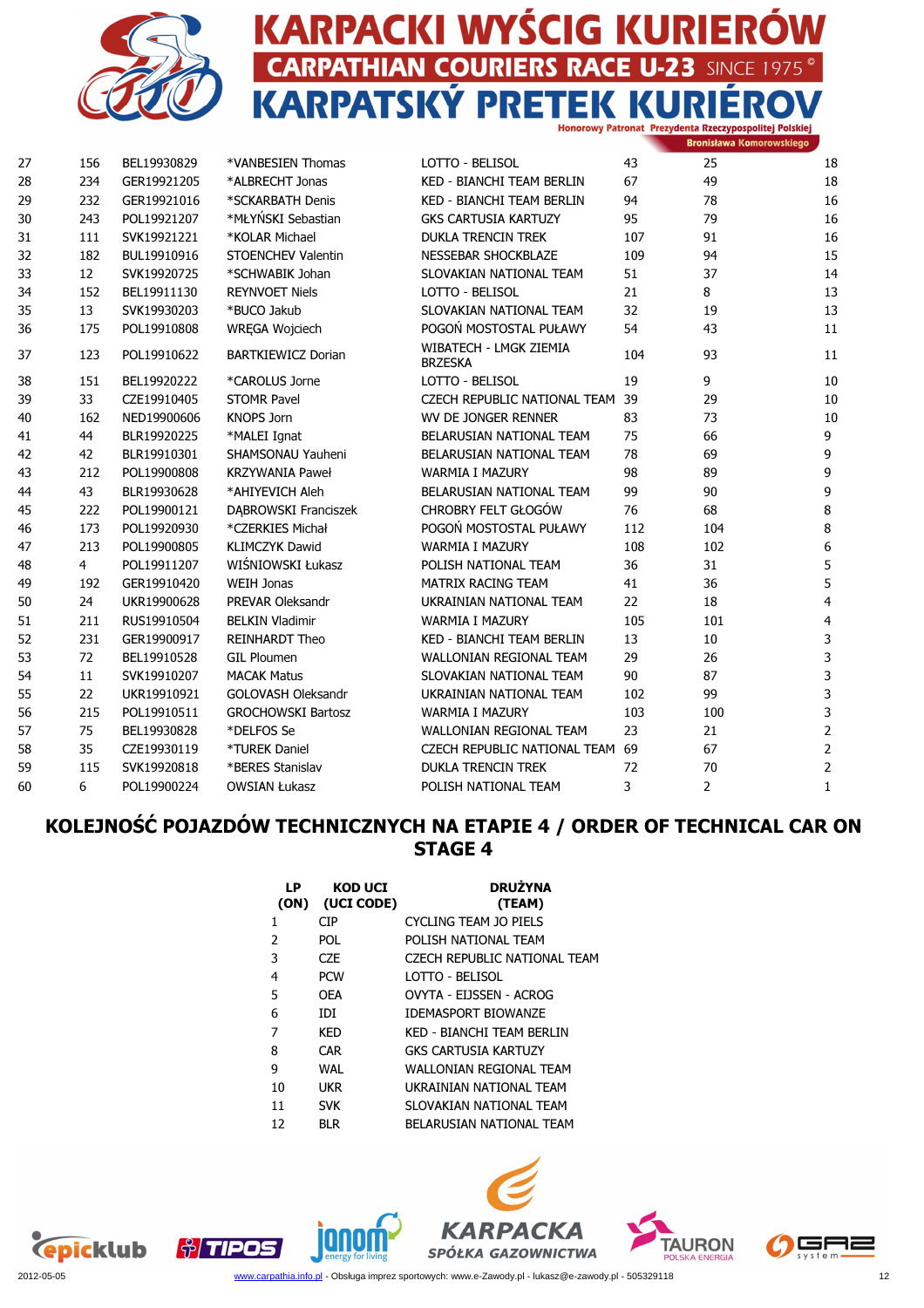

| 13 | AKT        | POGOŃ MOSTOSTAL PUŁAWY         |
|----|------------|--------------------------------|
| 14 | <b>TKK</b> | <b>TKK PACIFIC TORUN</b>       |
| 15 | <b>MTX</b> | <b>MATRIX RACING TEAM</b>      |
| 16 | <b>CHR</b> | <b>CHROBRY FELT GŁOGÓW</b>     |
| 17 | <b>NES</b> | NESSEBAR SHOCKBLAZE            |
| 18 | <b>WIM</b> | WARMIA I MAZURY                |
| 19 | WVJ        | WV DE JONGER RENNER            |
| 20 | <b>MDA</b> | MOLDOVIAN NATIONAL TEAM        |
| 21 | <b>DUK</b> | <b>DUKLA TRENCIN TREK</b>      |
| 22 | MAL        | MALOPOLSKA REGIONAL TEAM       |
| 23 | WIB        | WIBATECH - LMGK ZIEMIA BRZESKA |
|    |            |                                |

## KOMUNIKAT KOMISJI SĘDZIOWSKIEJ / COMISSARIES PANEL COMMUNIQUE

Kara

Dyrektor sportowy MIGDOŁ KLAUDIUSZ (WIBATECH - LMGK ZIEMIA BRZESKA) Przepisy UCI 12.1.040 Tabela kar 28.1: Przesunięcie pojazdu na ostatnie miejsce w grupie na 4 etapie.

Penaltie

Team Manager MIGDOŁ KLAUDIUSZ (WIBATECH - LMGK ZIEMIA BRZESKA) UCI 12.1.040 Penalties table 28.1: Vehicle sent to back of motorcade for the 4 stage.

#### **PODZIAŁ KOSZULEK NA ETAPIE / JERSEY HOLDERS ON STAGE**

**Klasyfikacja indywidualna generalna - koszulka pomara**ń**czowa Individual general classification - orange jersey** 



# **KARPACKA SPÓŁKA GAZOWNICTWA**

LAMMERTINK Maurits

**Klasyfikacja aktywnych punktowa - koszulka fioletowa Sprinters points classification - violet jersey** 

mon

**JANOM**

GOLOVASH Oleksandr